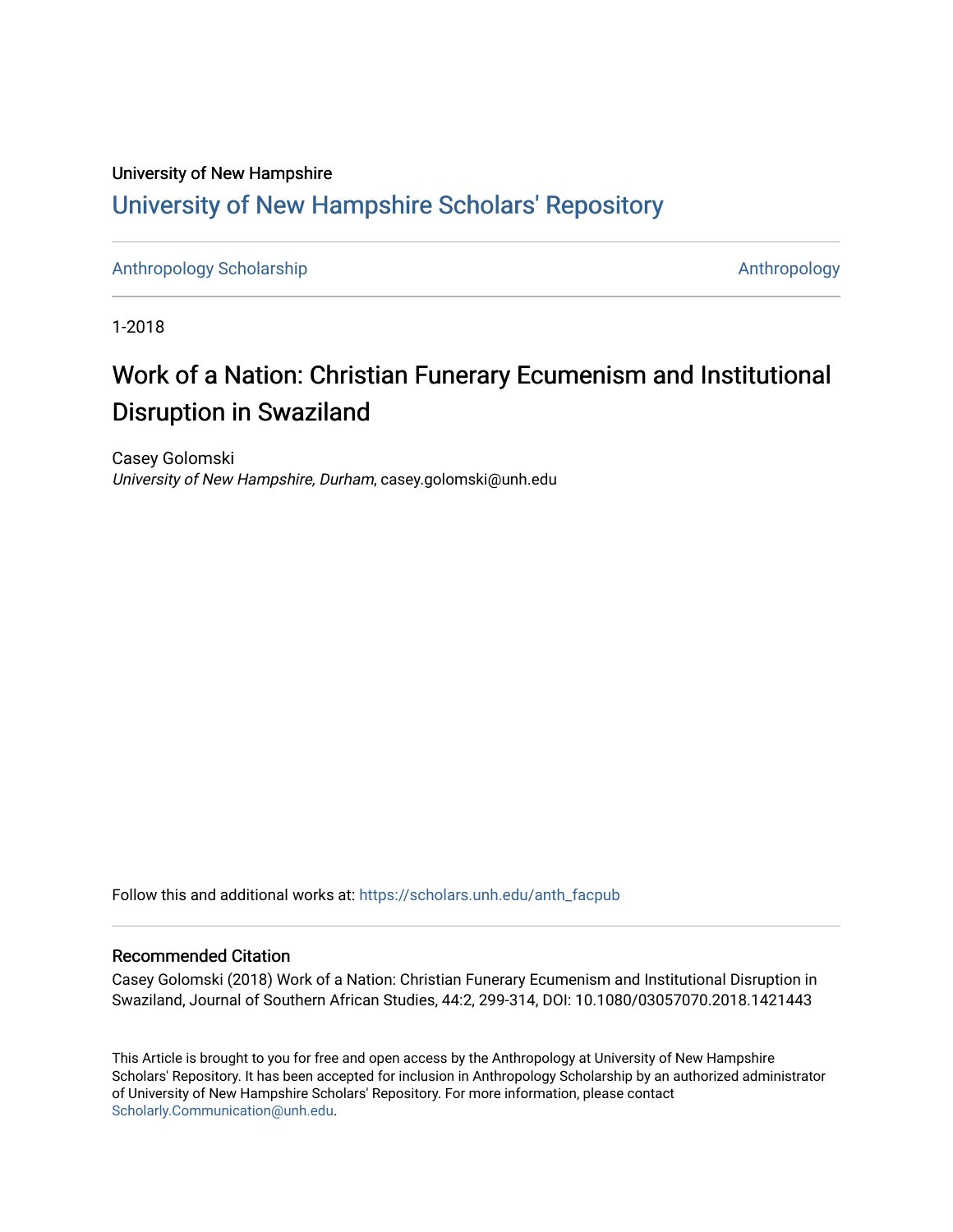#### 7 December 2016

#### *Journal of Southern African Studies*

Special issue 'Grassroots Ecumenism in Conflict', Richard Werbner and Anthony Simpson, eds.

## **Article Title**:

*'Work of a Nation: Christian Funerary Ecumenism and Institutional Disruption in Swaziland'*

# **Article Author**:

Casey Golomski University of New Hampshire Department of Anthropology 310 Huddleston Hall 73 Main Street Durham, NH 03824

## **Author Bio**:

Casey Golomski is Assistant Professor in the Department of Anthropology at the University of New Hampshire and an associate with the Life Course, Obligation, and Dependency (LOAD) research unit at the University of the Witwatersrand. His related research on religion and issues of organisational and sociopolitical life in Southern Africa has appeared in *Journal of Contemporary Religion*, *African Studies*, *African Journal of AIDS Research,* and *Material Religion*.

#### **Article Title**

*'Work of a Nation: Christian Funerary Ecumenism and Institutional Disruption in Swaziland'*<sup>1</sup>

# **Article Abstract**

 $\overline{a}$ 

This article traces how contemporary funerary practices—foodways, prayer and burial cooperative participation—configure a Christian public culture in Swaziland that draws from ordinary citizens' religious, ritual and political work and membership in diverse Christian churches. This kind of grassroots ecumenism importantly challenges the potency of orthodox institutional ecumenical projects of religious elites in the Kingdom. These projects include attempts to legislate Christianity as an official religion and the building of a national interdenominational church, both of which have failed to materialise. Exploring this emergent tension between religious institutions' ideological goals versus communities' practical engagement on pressing social problems invites a rethinking of how citizens produce public cultures. Research is based on intermittent fieldwork at funerals, burial cooperatives, family ceremonies, and churches, interviews with local church leaders and theologians, and document research in Swaziland from 2008 to 2015.

<sup>&</sup>lt;sup>1</sup> Encouragement, comments, and insights I garnered while writing the different sections of this article came from Richard Werbner, Sonene Nyawo, Joel Cabrita, Jessica A. Hardin, S.T. Lukhele, Nhlanhla C. Dlamini, R. Simangaliso Kumalo, Martha Shongwe, Hebron Luhlanya Ndlovu, Britt Halvorson, Caitrin Lynch, Maruta Vitols, Birgit Meyer, Joseph B. Hill, Mara Leichtman, and Hylton White. Research was made possible by Fulbright IIE, Andrew W. Mellon Foundation, Brandeis University's Department of Anthropology and Graduate School of Arts and Sciences, and the University Research Council at the University of the Witwatersrand.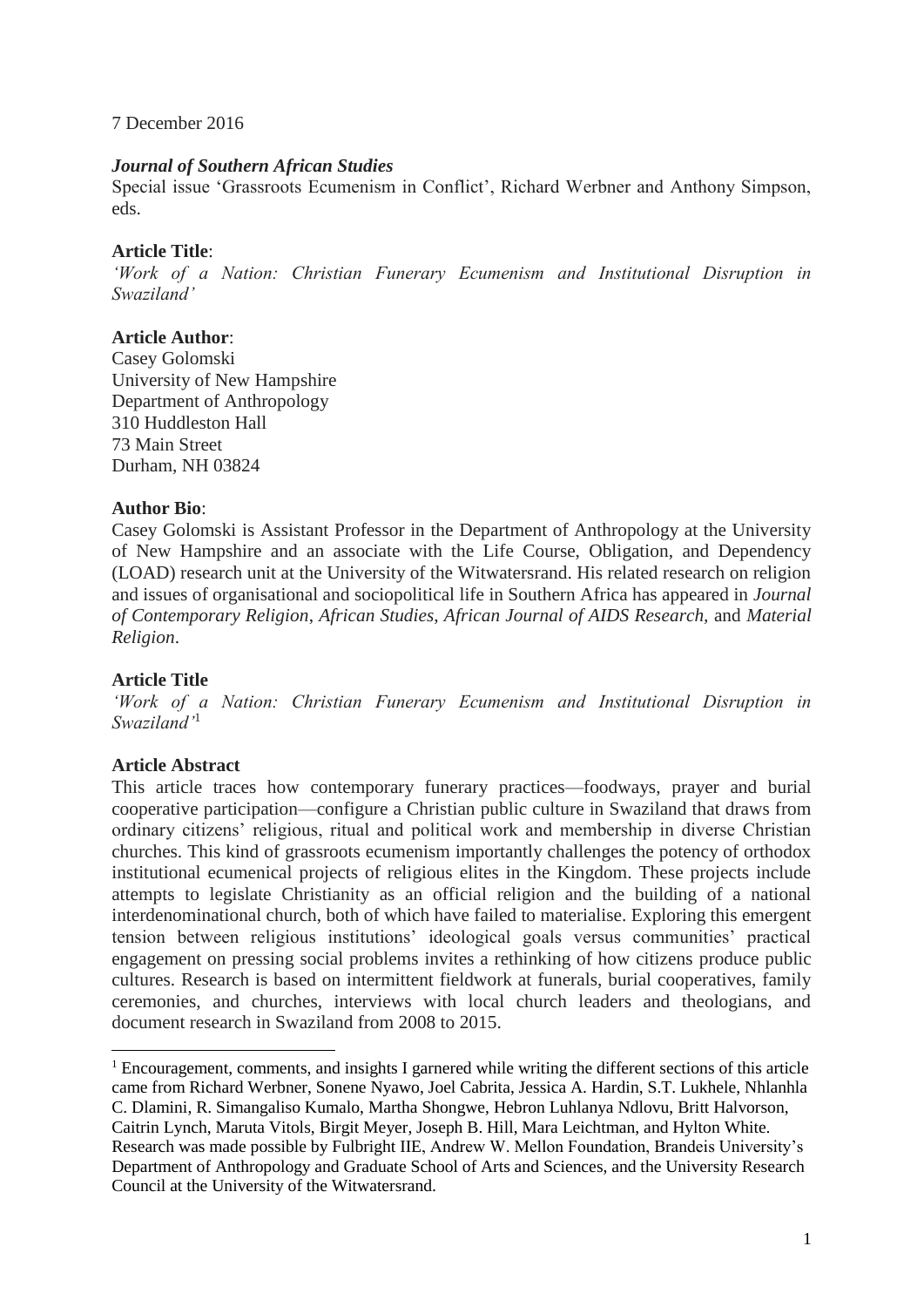#### **INTRODUCTION**

The day I arrived in August 2010 to begin a year of field research was the day a national ecumenical organisation, the Swaziland Conference of Churches (SCC), denounced the fried chicken restaurant KFC. SCC, a group of mission derived Protestant evangelical churches and the oldest ecumenical organisation in the Kingdom, led by President Bishop Steven Masilela, condemned KFC as 'food sacrificed to idols' given that its franchise owners vended halaal products. Two years earlier in 2008, the Swaziland Halaal Authority (SHA) met KFC franchisees to negotiate for the iconic crescent star's use in packaging as Muslim customers were uncertain about the food's holy status. KFC chicken is sourced from Swazi Poultry Processors in Matsapha. Then franchise owner Mario Pimenta, a Catholic, explained to the *Swazi Times*, 'if the government of Swaziland accepts the Islamic faith, then it follows that our products have to also accommodate Muslims. KFC is just meat and has nothing to do with religion.<sup>2</sup>

Some Christians, however, did not take this strict market approach to heart. Following negotiations with SHA, a halaal-branding initiative began in July 2010 that opened a barrage of criticism from several Christian organisations, including SCC. Masilela convened a meeting with KFC stakeholders leading to a short-term suspension of halaal meal sales. KFC then launched a local public relations campaign where customers could win a car if they correctly noted in their write-in submissions whether or not the restaurant served halaal. Masilela criticised the franchisees, saying, 'We cannot eat food that is sacrificed to other gods… there are some product[s], stamped halaal, but have not undergone the rituals. At times it is done as a marketing strategy in a bid to be leading products.' He urged 'Christians to always be on the lookout for things,' like halaal chicken, 'that may disturb their spirituality.<sup>3</sup>

Public outcry was noticeable, not least of all the chatting crowds outside of the then relatively empty KFC on Ngwane Street near the Manzini bus rank market. Yet a more cautious Christian contingent leveled a public counterpoint statement shortly after the SCC. The ecumenical organisation the Swaziland Christian Churches United in Christ (SCCUC) noted that KFC's 'stakeholders made a commitment to protect Christians' right to freedom of choice.'<sup>4</sup> 'Pastor Joseph Mudzingwa of the Seventh Day Adventists said as long as the individual Christian's conscience was clean,<sup>5</sup> and even if one carefully assessed the choices, one might still willfully eat halaal. KFC quietly reintroduced halaal branding in its stores over the next few months after public scrutiny faded.

What was clear in this case of KFC was that popular Christian religious practice and opinion surrounding the affair was not only political, but not uniform across churches, representing a challenge to some orthodox ecumenical institutions' ability to cohere a singular organisational perspective or opinion on behalf of all self-identified Christians. At the intersection of religious social organisation and economy, business owners wanted to please the majority of their godly-inspired market to keep consuming the popular food. The restaurant, and by proxy Islam became the target of a public Christian religious gaze, and though powerful, this gaze was disrupted by real institutional-denominational and ideological differences among churches.

<sup>2</sup> T. Simelane, 'Your KFC is Now Halaal', *Swazi Times* (2010) July 5; T. Simelane, 'Your Nando's is Also Halaal', *Swazi Times* (2010) July 19; M. Terdiman, 'Islam in Swaziland', *Research on Islam and Muslims in Africa Occasional Papers* 1, 1 (2013) available at

[https://muslimsinafrica.wordpress.com/2013/02/14/islam-in-swaziland/,](https://muslimsinafrica.wordpress.com/2013/02/14/islam-in-swaziland/) retrieved 10 November 2016. <sup>3</sup> L. Jele, 'Christians Cannot Be Forced to Eat Halaal', *Times of Swaziland* (2010) August 26, p. 18.

<sup>4</sup> L. Jele, 'Christians Cannot Be Forced to Eat Halaal.'

<sup>5</sup> T. Simelane, 'Your KFC is Now Halaal.'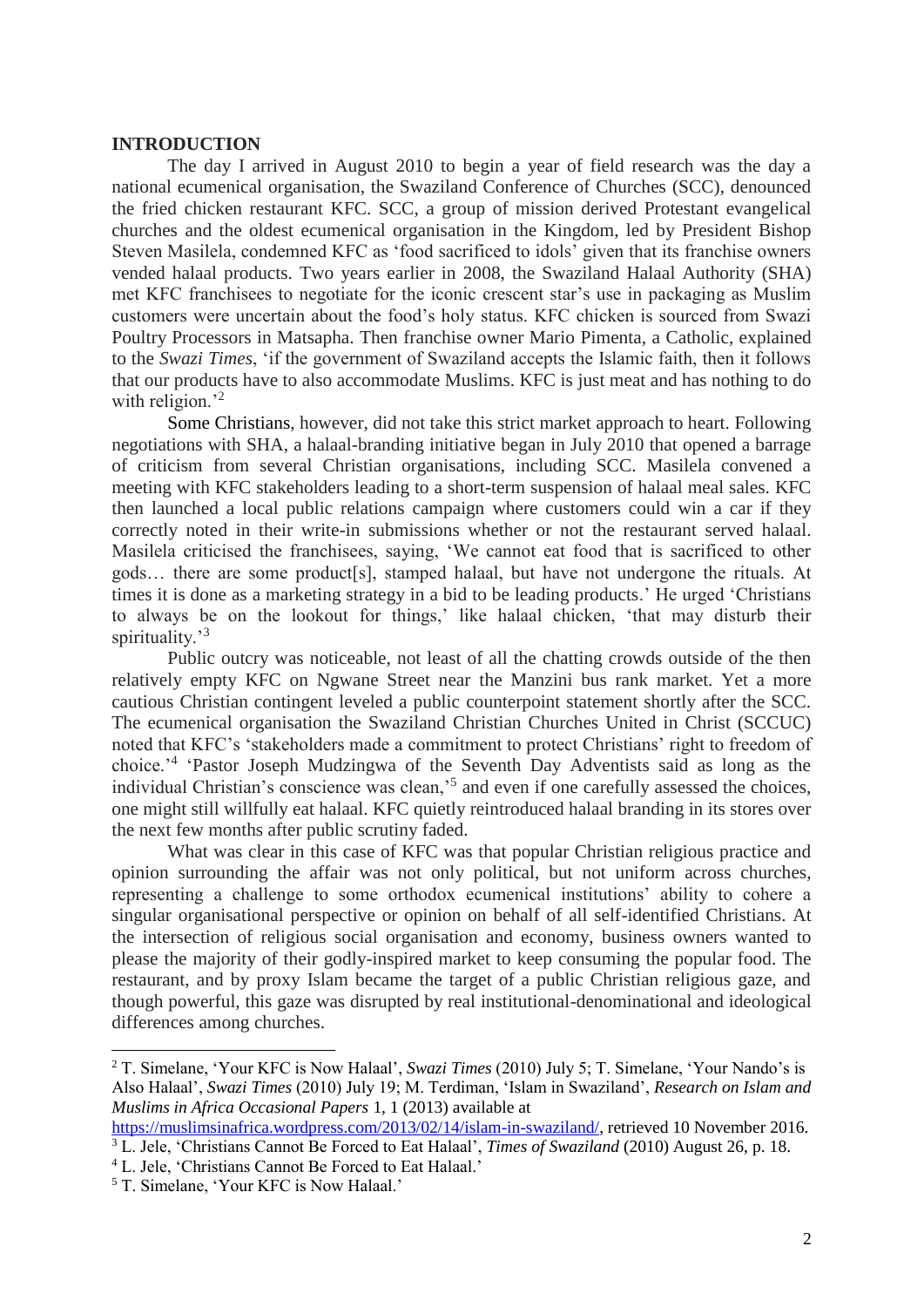Leading from this example of Christian institutional non-uniformity, this article demonstrates how other contemporary collective Christian religious practices—namely funerary foodways, prayer and burial cooperative participation—have more public cultural appeal. By and large, these are practices have come to preoccupy majority citizens' everyday lives in the wake of the world's worst HIV/AIDS epidemic. <sup>6</sup> These popular practices embody a 'Christian public'<sup>7</sup> that disrupts orthodox ecumenical institutions and movements and challenges us to rethink presumed 'models of resistance against political authority' in Southern Africa<sup>8</sup> because they are born from citizens' membership in diverse church entities and faith-based organizations. I take these practices to be 'grassroots' ecumenical phenomena given their inter-denominational and relatively non-institutional character. They are public practices that people from distinct churches with distinct worship practices invest themselves in cooperatively to also shore up Christianity as a unifying ethical and ethno-national ethos, one though that is not necessarily tied to the state. What makes this kind of phenomena distinct and useful for interrogating politics in Southern Africa is that their performances and the ethos it engenders are driven by non-institutionalised concerns—everyday practices of the social majority accommodating dying, healing, living, and getting by amid generalised socioeconomic precarity.

Religious practices like these have groundswell popularity—or rather, are of immanent necessity given that they are also deathways—and can be of considerable political value to social and economic elites. Popular religion gains public appeal through the charisma of its leaders and in its ideological messages and or proposed answers in the face of change and uncertainty, and social and economic elites have stakes in trying capitalise on popular religion in patently institutional ways so as to effectively govern populations as part of modern state building. In postcolonial Africa, elites have often played with or preyed upon cultural or religious forms they deem 'indigenous' or 'traditional' to shore up popular political sentiments.<sup>9</sup> This article discusses how this instead unfolds around Christian rather than 'traditional' religion, and specifically looks at attempts to consolidate aspects of popular religious practice into institutionally orthodox ecumenical forms. I discuss the parliamentary attempts to declare Swaziland an official Christian nation and attempts by the country's governing ecumenical bodies, including SCC and SCCUC, to build a new national interdenominational Christian church. In line with our aims in this Special Issue, this case from Swaziland demonstrates how a diverse social majority reconfigures religion *as a public*. In

<sup>6</sup> Since 2007 at least, Swaziland has harboured the world's highest HIV prevalence, with mortality rates breaching humanitarian emergency level thresholds in some regions prior to the national rollout of antiretroviral medication in the mid 2000s. G. Bicego, R. Nkambule, I. Peterson, et al. 'Recent Patterns in Population-Based HIV Prevalence in Swaziland', *PLoS One* 8, 10 (2013), e77101.

<sup>&</sup>lt;sup>7</sup> By invoking 'Christian publics' in a discussion of ecumenism, I am expanding the possibilities of Harri Englund's use of the term. He notes a 'plurality of Pentecostal publics' and the 'sheer diversity' in these churches' expansion, the concept of ecumenism does not appear in his important volume. H. Englund, 'Introduction: Rethinking African Christianities', in H. Englund (ed), *Christianity and Public Culture in Africa* (Athens, OH: Ohio University Press, 2011), pp. 15-16; T.O. Ranger (ed), *Evangelical Christianity and Democracy in Africa* (Oxford: Oxford University Press, 2008). <sup>8</sup> Englund, 'Introduction', p. 11.

<sup>9</sup> See, for example: S. Leclerc-Madlala, 'Virginity Testing', *Medical Anthropology Quarterly* 15, 4 (2001), pp. 533-552; B. de Robillard, '"Girls" and Virginity', *Agenda* 23, 79 (2011), pp. 85-93; H.L. Ndlovu, 'The Royal Easter Ritual and Political Action in Swaziland' (PhD thesis, McMaster University, 1993); H.L. Ndlovu, 'The Swazi Dual Monarchy', *BOLESWA Journal of Theology, Religion and Philosophy* 1, 3 (2007), pp. 116-134; R. Reis, 'Medical Pluralism and the Bounding of Traditional Healing in Swaziland', in W. Ernst (ed), *Plural Medicine, Tradition and Modernity, 1800- 2000* (New York: Routledge, 2002), pp. 95-112; B. Forrester and V. Laterza, *Development in Swaziland* (Pretoria: Sahee Foundation, 2014).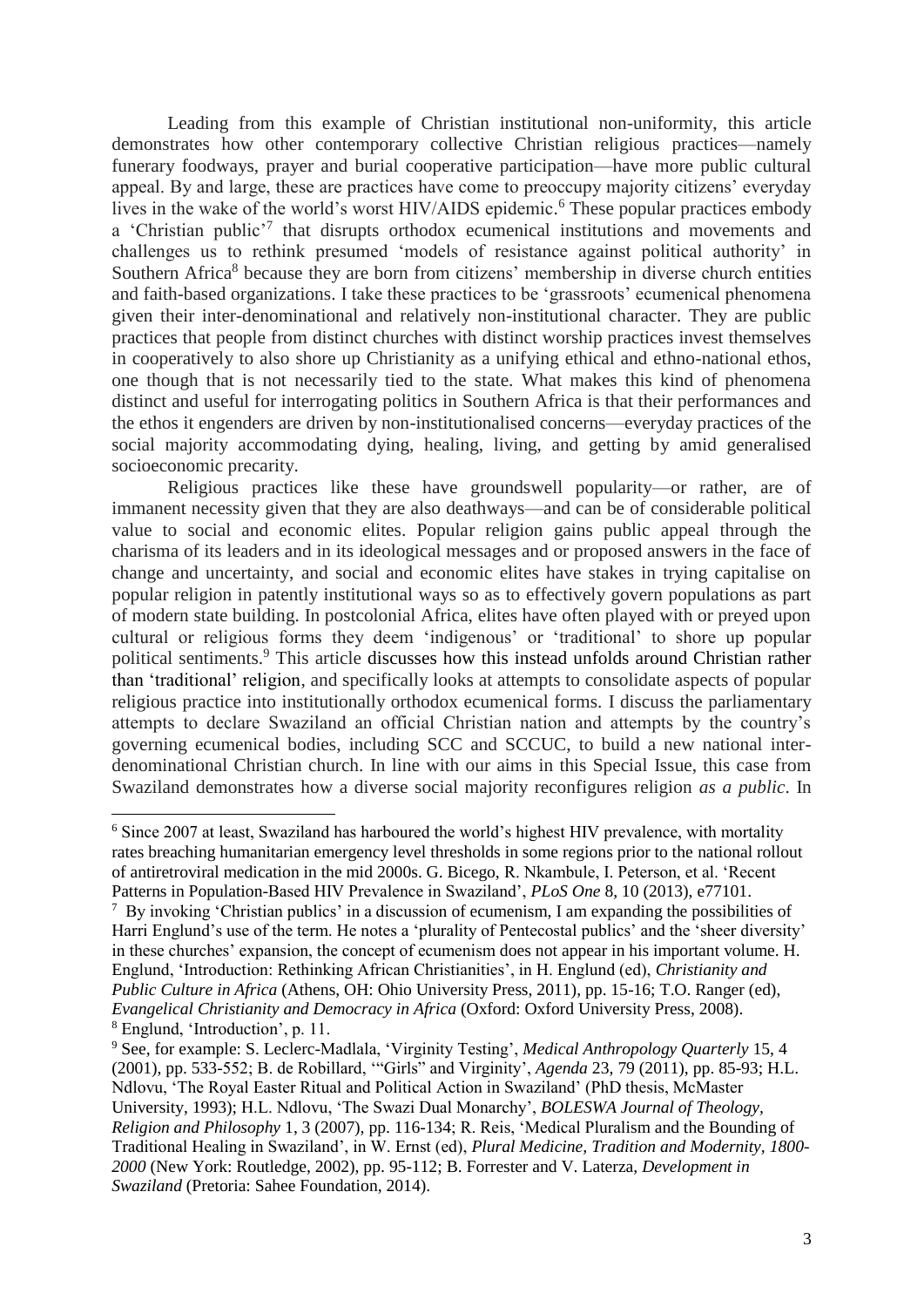assertions of morality and power, religion is drawn up and conscripted as a distinctive entity. Perhaps the most important problem for analysis is how that social majority negotiates this dynamic as means for popular co-operation and inclusion, and for giving and sharing across sociocultural boundaries.

Topically, this approach also goes to the heart of what Bennetta Jules-Rosette characterises as 'grass-roots ecumenism.' Jules-Rosette defines grass-roots ecumenism as a pragmatic process of sharing religious doctrine across churches, a process unfolding 'without an express design or a particular organisational structure to facilitate it.'<sup>10</sup> She found in her case study of the Masowe and Maranke churches<sup>11</sup> in urbanising Lusaka, Zambia that 'crisis and conflict situations within the community provide motivating conditions for the religious as well as the practical resolution of problems. Under such conditions, groups that are doctrinally close join together in religious union.<sup>'12</sup> Jules-Rosette shows how these organisations' relationships are 'asymmetrical'<sup>13</sup> or hierarchical, yet interdependent in a broader socio-economic milieu: the poorer Maranke church members found work in Masowe church members' businesses and churches participated in joint ceremonies where each shared in the other's rites. In one case of a funeral, 'members of both groups valued their close mutual examination' of each other's rites, and 'though all parties hastened to state that "[their cooperation] was only for the funeral" and not the beginning of repeated collaboration', the social differences between the churches 'were allayed through the [members'] experience of joint participation.<sup>'14</sup>

As in Zambia, these popular practices in Swaziland are not sponsored by national ecumenical organisations, nor the state itself. Also, taking the economic as inseparable from the religious, the cases of popular performance discussed here are, in local vernacular, 'work', *umsebenti*. I conceptualise work here as an embodied adjoining of human and nonhuman action in forms of wage and non-wage labour across historical time and the life course.<sup>15</sup> These grassroots ecumenical practices are what I call the 'work of the nation', referring to the Swazi ethno-nation constituted as part of and yet subtly distinct from the ways it is forged in kingship. Discussing the practical and symbolic associations surrounding this kind of work is not merely an ethnographic exercise. Rather, focusing on religious, cultural, and historical drivers of contemporary social organisation enable us to better situate diverse aspirations and formations of politics that are characteristic of post-colonial Southern Africa.<sup>16</sup> Indeed, that Christianity should constitute a type of national mass or public culture

<sup>10</sup> B. Jules-Rosette, 'Grass-Roots Ecumenism', *African Social Research* 23 (1977), p. 186.

<sup>11</sup> See also M. Engelke, *A Problem of Presence* (Berkeley, University of California Press, 2007); B. Jules-Rosette, *African Apostles* (Ithaca: Cornell University Press, 1975); I. Mukonyora, *Wandering a* 

*Gendered Wilderness* (New York: Peter Lang, 2007).

<sup>12</sup> Jules-Rosette, 'Grass-roots Ecumenism', pp. 186-187.

<sup>13</sup> Jules-Rosette, 'Grass-roots Ecumenism', p. 214.

<sup>14</sup> Jules-Rosette, 'Grass-roots Ecumenism', p. 211.

<sup>&</sup>lt;sup>15</sup> This indigenised concept I derive from my own research and others working in this ethnolinguistic region who have looked at the locally cultural and historical intersections of action, work and labour, and being-in-the-world: C. Golomski, 'Generational Inversions', *African Journal of AIDS Research*, 13, 4 (2014) pp. 351-359; C. Golomski, *Funeral Culture: AIDS, Work and Cultural Change in an African Kingdom* (under review); H. White, 'Spirit and Society', *Anthropology Southern Africa*, 36, 3-4 (2013) pp. 139-145; H. White, 'Outside the Dwelling of Culture', *Anthropological Quarterly*, 83, 3 (2010) pp. 497-518; V. Laterza, B. Forrester, and P. Mususa, 'Bringing Wood to Life', in T. Ingold and G. Palsson (eds), *Biosocial Becomings* (Cambridge: Cambridge University Press, 2013), pp. 162- 190; V. Laterza, 'Breathing Life', (PhD thesis, Cambridge University, 2012).

<sup>16</sup> J. Ferguson, 'Declarations of Dependence', *Journal of the Royal Anthropological Institute*, 19, 2 (2013) pp. 223-242; H. White, 'A Post-Fordist Ethnicity', *Anthropological Quarterly*, 85, 2 (2012) pp. 397-427; H. White, 'Custom, Normativity and Authority in South Africa', *Journal of Southern*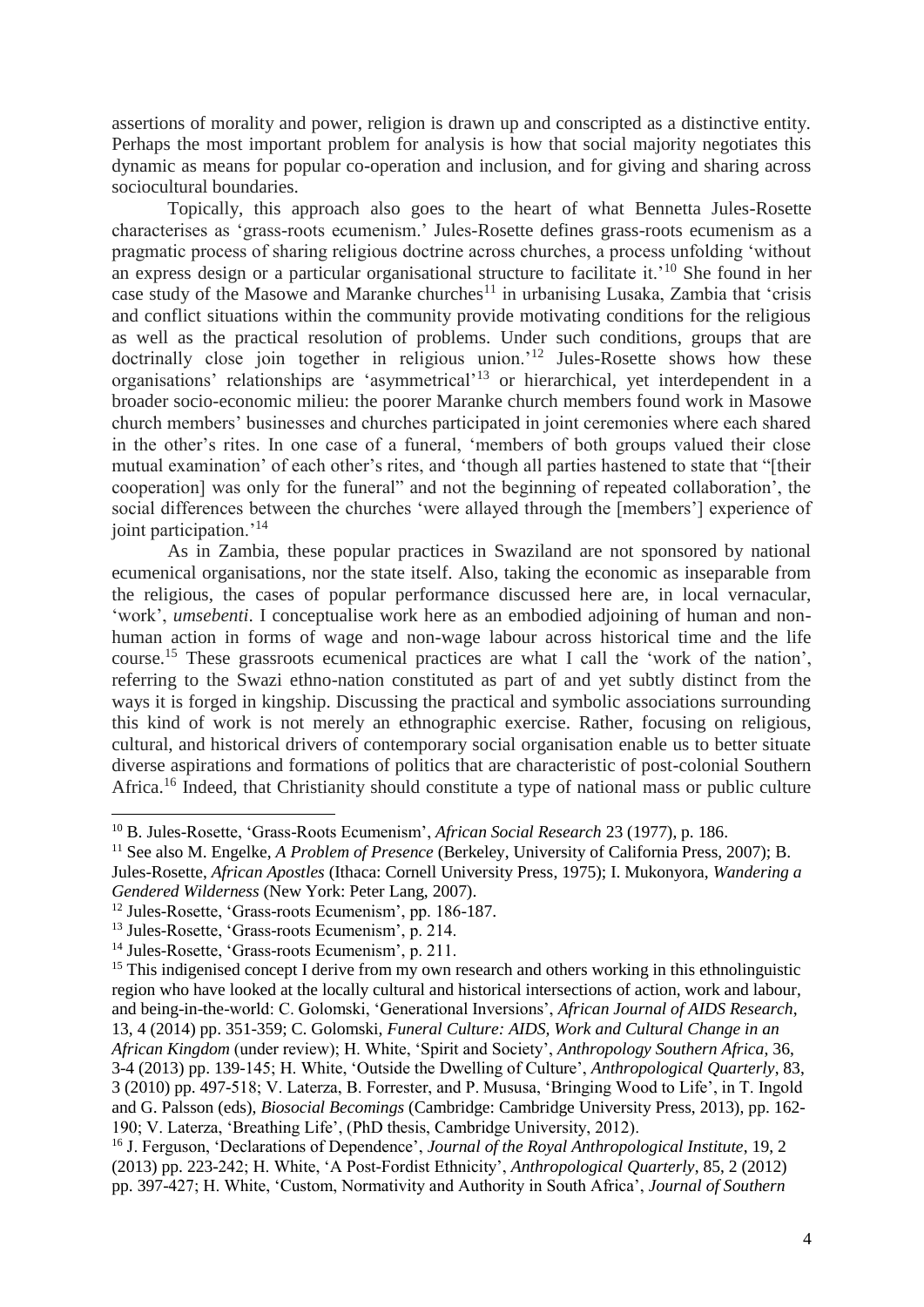in Swaziland does not mean that it threatens the absolute monarchial state, as the state itself operates and embodies its own type of public culture as a reified form of Swazi Culture or traditionalism. These cultural domains are more complementary, if not mutually reproductive for sociopolitical life in the Kingdom.

I take up these claims more in the conclusion, discussing how cultures of popular Christian religious practice like these might tell us something about the relationship between ecumenism and the creation of publics in the postcolony. Before doing so, I first discuss how projects aimed at forging orthodox institutional ecumenism have failed to materialise. Then I outline the more prevalent grassroots ecumenical examples of foodways, prayer, and burial cooperative participation, given their ubiquity of as part of contemporary funeral culture. These examples derived from my long-term ethnographic research in Swaziland on HIV/AIDS and cultural change beginning in 2008 where I lived with families in their homes in urban and rural areas, getting to know their relatives, neighbors, coworkers, and fellow church brethren as they relished in life's joys and faced the end of life in others' deaths<sup>17</sup>. Overall, this article demonstrates how the work of grassroots ecumenical practices, born from illness, dying and death, occasion sociocultural disruption for orthodox forms of religious institutional governance.

#### **STRUGGLES FOR INSTITUTIONAL ECUMENISM**

There are three well-established national ecumenical bodies in Swaziland—the Swaziland Conference of Churches (SCC), the Council of Swaziland Churches (CSC), and the League of African Churches (LACS) and now a fourth, the Swaziland Christian Churches United in Christ (SCCUC). Another organisation, the Church Forum, also tries to bring together churches to collaborate on issues of public health and social welfare. Despite these institutions' intertwined histories<sup>18</sup>, their leaders have faced setbacks on projects that would realise institutionally based ecumenical goals. Indeed, their worship styles, theology, and different commitments to Swazi society make these ecumenical bodies sometimes too different, at least for their leaders, to unite their respective churches.

The SCC churches, including the Nazarenes, Assemblies of God, Evangelical Church and others have historically focused on church planting and evangelising, maintaining a middle-class aspirant Protestant aesthetic, which, on the surface, may not seemingly align with the traditionalist focus of kingship. Rather, SCC churches compartmentalise their faith in order to remain close to kingship out of patriotic, ethno-nationalist sentiments. According to one religious studies scholar I interviewed in March 2011 at UNISWA, perhaps up to

<sup>18</sup> For more on distinctions between the three ecumenical bodies, see: C. Golomski and S. Nyawo, 'Christians' Cut', *Culture, Health & Sexuality* (2017), advanced online publication. DOI: 10.1080/13691058.2016.1267409; S. Nyawo, H.L. Ndlovu, D. Nhlabatsi, and P. Mkhonta, 'The League of African Churches in Swaziland' (unpublished paper, Kwaluseni: University of Swaziland, 2011); J.B. Mzizi, 'Is Somhlolo's Dream a Scandal for Swazi Hegemony?', *Missionalia*, 33, 3 (2005), pp. 441-458; R.S. Kumalo (ed), *Religion and Politics in Swaziland* (Bloemfontein: SUN Press, 2013).

*African Studies*, 41, 5 (2015) pp. 1005-1017; J. Hickel, *Democracy as Death* (Berkeley, University of California Press, 2014); S. Mnisi Weeks, 'Beyond the Traditional Courts Bill', *South Africa Crime Quarterly*, 35 (2011) pp. 31-40; H. West, *Kupilikula* (Chicago: University of Chicago Press, 2000). <sup>17</sup> Ethnographic, document, archival, and qualitative research with households, churches, mortuaries, burial cooperatives, community judicial councils, health and social welfare NGOs, and the insurance industry was carried out in all four districts in Swaziland in July-August 2008, December 2009- January 2010, August 2010-July 2011, August 2014, and May-June 2015. Brandeis University and the University of the Witwatersrand ethically cleared the research. From 2010-2011, the author was a research affiliate at the University of Swaziland (UNISWA) Department of Theology and Religious Studies.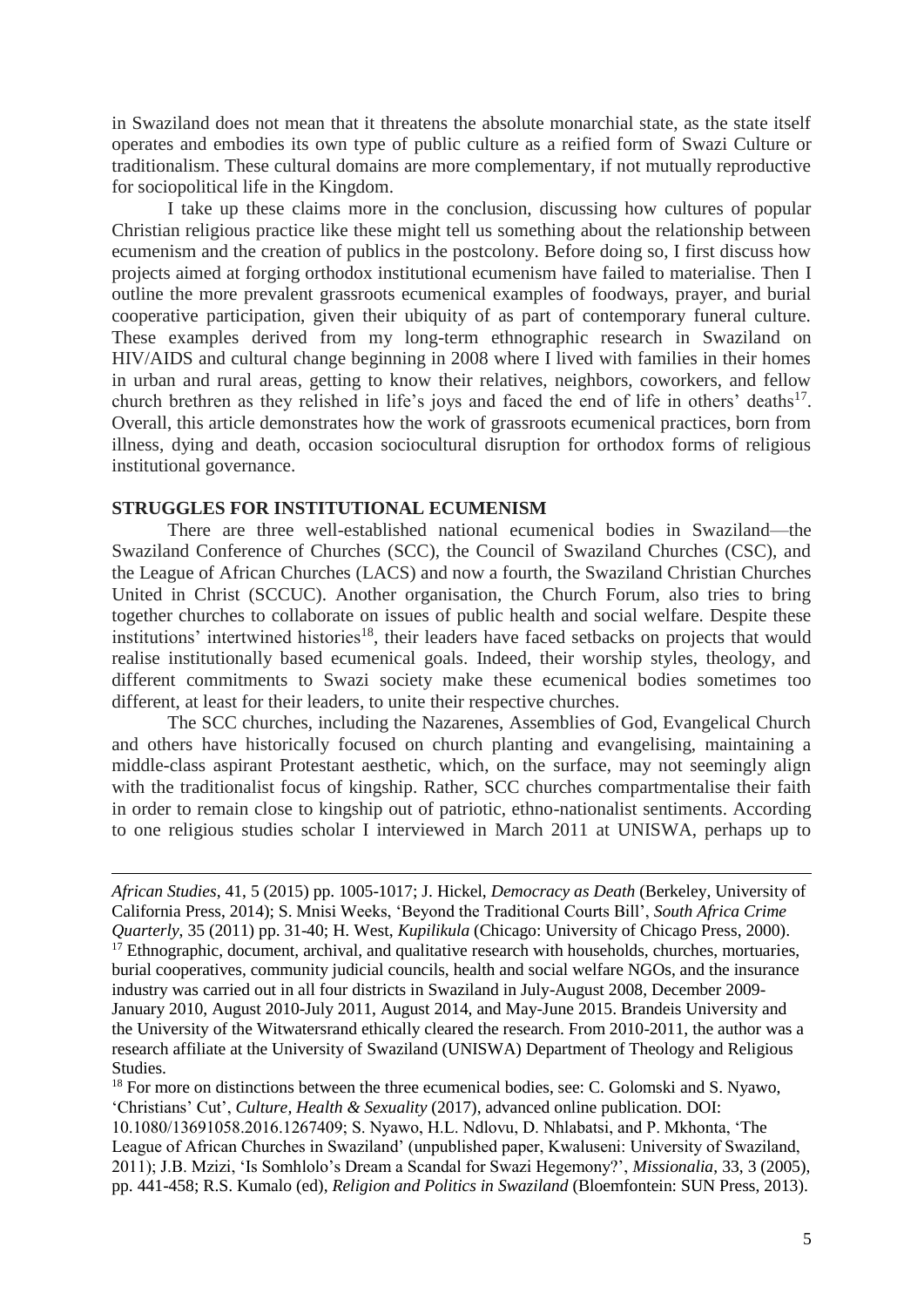'90% of Nazarenes don't participate in *iNcwala* [the annual national ceremony of kingship] and yet their kingly loyalty is very strong.' Another member of the Evangelical Church I knew, a pastor's wife, once served as a lady-in-waiting to the Queen Mother on a month-long royal excursion to South America and the Middle East. Like the SCC, LACS is extremely loyal to kingship, but in both ideology and ritual practice. LACS undertakes the annual *Pasika* or *iGoody* event lasting each year around Easter from Wednesday to Monday and is sponsored and attended by the reigning King Mswati III and Queen Mother Ntombi Tfwala who both deliver sermons<sup>19</sup>. Kumalo notes that this relationship between LACS and the kingship is one of 'convenience and mutual benefit' given the two institutions' historical relationship<sup>20</sup>. The kingship has also tried to incorporate new religious movements of (Neo) Pentecostalism toward its traditionalist domain. For example, Swazi TV features a show on Sunday evenings called *Siyadvumisa* ('We praise/glorify') featuring church worship services of Pentecostal style 'ministry' churches, one at both the King and or the Queen Mother sometimes guest-appear, preach and adopt a linguistic cadence similar to glossolalic pastors of these same churches. A daughter of King Sobhuza II, Princess Lindiwe, is also the wife to the Apostle Robert Kasaro, leader of a ministry mega-church in Matsapha, and her sister Princess Ncengencenge is a regular pastor there who has preached about submission to the 'king' as both an idiom for God and a state sovereign.

In contrast to these ecumenical bodies more strongly tied to the kingship is the CSC, a group splintering from SCC between 1973-1976 that includes Catholics, Anglicans, Methodists, and other churches of the World Council of Churches. 'Besides the CSC [churches]', one religious studies scholar told me in a 2011 interview, '[non-CSC] churches are not political. The Catholics helped out students in their *toyi-toyi* protests, as have some Lutherans and Methodists.<sup>21</sup> These are older churches but they are liberal and not so hypocritical as others. They have sound theological statements and honest positions on political issues.' J.B. Mzizi has argued, however, that historically the CSC has lacked 'charismatic leadership that can translate their mission in creating a democratic Swaziland into an aggressive, yet Christian, programme of change'<sup>22</sup> on a societal level. In the line of questioning then on whether having a liberal, social justice orientation would conflict with state politics, my scholarly interviewee noted that the CSC and Swazis generally were not necessarily anti-culture, nor anti-kingship, but were instead critical of the governmentadministrative system called *tinkhundla*.<sup>23</sup> These criticisms may bleed into criticisms of kingship given that *tinkhundla* is a decentralised system of royalist administrators, appointed by a kingly council, who oversee the country's chiefdoms and claim land, including serious

<sup>19</sup> Ndlovu, 'The Royal Easter Ritual'; Kumalo, *Religion and Politics in Swaziland*, pp. 9, 63, 343. <sup>20</sup> Kumalo, *Religion and Politics in Swaziland*, p. 50; see also P. Cummergen, 'Zionism and Politics in Swaziland', *Journal of Religion in Africa*, 30, 3 (2000), pp. 370-385; B. Sundkler, *Zulu Zion and some Swazi Zionists* (Oxford: Clarendon Press, 1976); J. Cabrita, this issue.

<sup>&</sup>lt;sup>21</sup> The Anglicans and Catholics also harboured ANC exiles and activists during apartheid and proposed Black Consciousness ideologies. Nhlanhla C. Dlamini, personal communication, 6 July 2014; E. Masilela, *Number 43, Trelawney Park, KwaMagogo:* (Claremont: David Philip, 2007), pp. 67, 98.

<sup>22</sup> J.B. Mzizi, 'Leadership, Civil Society and Democratization in Swaziland', *Development Policy Management Forum* Policy Brief Series 9, (2002) Addis Ababa: Development Policy Management Forum and United Nations Economic Commission of Africa, p. 3

<sup>23</sup> R. Levin, *When Sleeping Grass Awakens* (Johannesburg: University of the Witwatersrand Press, 2000); M. Sihlongonyane, 'The Invisible Hand of the Royal Family in the Political Dynamics of Swaziland', *African and Asian Studies*, 2, 2 (2003), pp. 155-187; T. Debly, 'Culture and Resistance in Swaziland', *Journal of Contemporary African Studies*, 32, 3 (2014), pp. 284-301.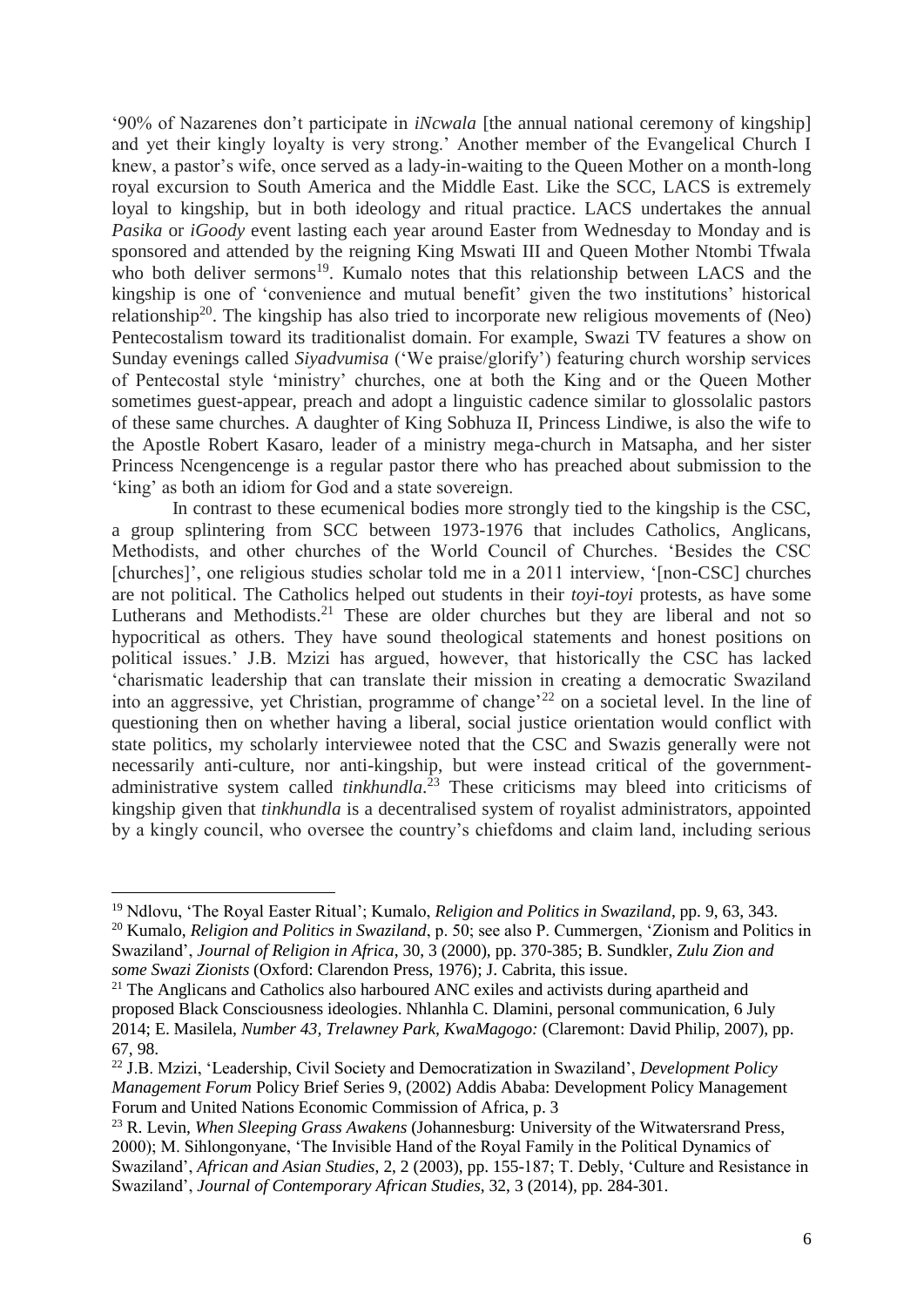cases of evictions, relocating cemeteries, and preventing local residents' and chiefs' burials.<sup>24</sup> The CSC has also aligned with critical Western media stories on the royal family's consumption habits, demonstrating against Mswati's 40/40 birthday celebrations in 2008, which involved a shopping trip for his wives to Dubai. LACS, in turn, condemned CSC for their statements. These differences in state political relations tend to undercut the three ecumenical bodies' attempts to forge institutionally singular Christian projects: first, in struggles to organise and build a new National Interdenominational Church, and second to make Christianity the official state religion.

Swaziland already has a building in Lobamba called the National Church, built by King Sobhuza II in the mid-twentieth century at the request of Queen Mother Lomawa Ndwandwe, who wished 'for Christianity and Swazi Traditional Religion to be brought together and practiced by the Swazis<sup>'25</sup>. The existing National Church is heavily utilised in the national LACS ceremonies. A round, two-storied building adjacent to the Parliamentary offices and King Sobhuza II Memorial Park, Mswati remarked at the 2006 Easter ceremonies that the 'current building was very old and in an unacceptable state.'<sup>26</sup> That same weekend, he pledged his support and E350,000 for the project,<sup>27</sup> following meetings and acceptance of a proposal presentation earlier that year by a committee made up of members from SCC, CSC, LACS and SCCUC. The committee asked for the King's support in renewing and renaming the church the Swaziland Interdenominational Church, which would seat 30,000 attendees. Yet ten years later, there has been expressed disappointment from the public, the ecumenical bodies, and the King himself in that the project has yet to materialise. Construction was supposed to commence 2009 but failed to start due to what was cited in 2012 as revised design issues requested by Mswati. The original estimated construction cost of E300 million has since gone up to E1.2 billion.<sup>28</sup>

The inability of the ecumenical bodies and other elite institutions to move forward on development of the church represents some of the ways denominations as institutions make concrete or confound networks of infrastructure in both social and material forms<sup>29</sup>. Indeed, given the practical, ritual, and theological differences among the ecumenical bodies, how could a single building embody a single, unified Christian ethos in space? Kuper showed similarly how political institutions in Swaziland uneasily materialised in space according to institutions' particular politicised language and objectives in the late colonial period of the

<sup>24</sup> See the court cases of royalist-appointed chiefs and the evictions of residents at Macetjeni and

KaMkhweli with cases available at the Swazi Legal Information Institute (http://www.swazilii.org/): Minister for Home Affairs and Others v Fakudze and Others (6/2002) [2002] SZSC 29 (10 June 2002); Chief Mtfuso and Another v Swaziland Government and Others (NULL) [2000] SZHC 82 (5 September 2000); Chief Mtfuso II and Another v Swaziland Government (2685/2000) [2000] SZHC 18 (13 October 2000)**;** W. Dlamini, 'Macetjeni/KaMkhweli Opens a New Chapter', *Times of Swaziland* (2010) November 22; Golomski, *Funeral Culture*

<sup>25</sup> Kumalo, *Religion and Politics in Swaziland*, p. 57. J. Cabrita (this issue) discusses Sobhuza's 1939 institutional formation of the "National Swazi Church" which ecumenically united Ethiopian churches like the Independent Methodist Church and others, later renamed the United Christian Church of Africa (UCAA) in 1944 to draw in more diaspora Swazi. It eventually disbanded in 1950 with the nationalistic and popular rise of Zionist-oriented LACS.

<sup>26</sup> No author, 'King Pledges E350,000 for New National Church', *Swazi Times* (2006) April 18 <sup>27</sup> The King expressed disappointment that by the end of the ceremony, 20,000 attendees contributed E7,084.

<sup>28</sup> N. Mathunjwa, 'Five Years Later, No New Church', *Times of Swaziland* (2012) July 29; N. Shongwe, 'E1.2 Billion for National Church Construction', *Times of Swaziland* (2014) August 18 <sup>29</sup> C. Handman and M. Opas, 'Introduction: Institutions, Infrastructures, and Religious Sociality', *Ethnos* (forthcoming)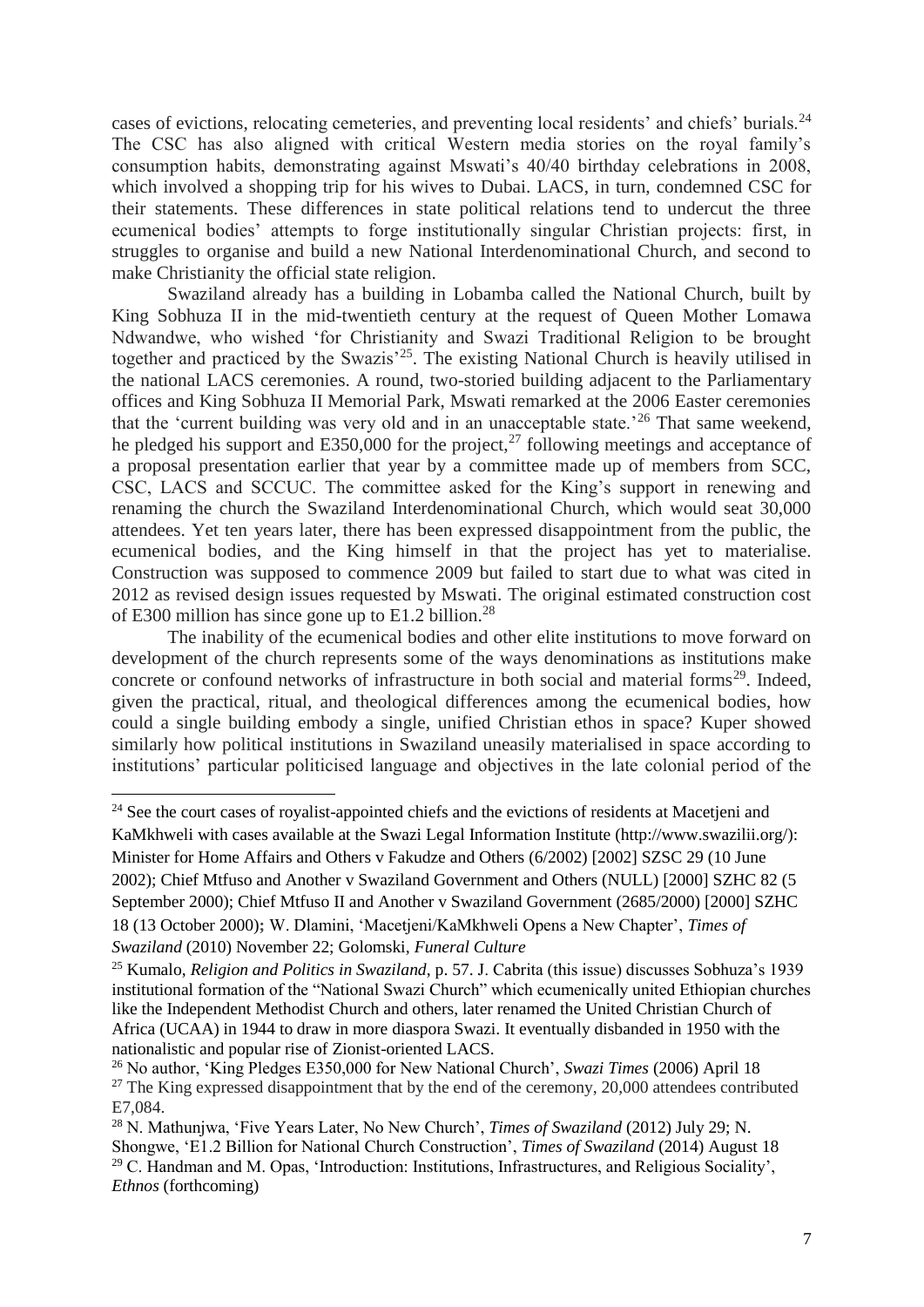1960s, using contested examples of building Parliament in traditionalist Lobamba versus white-centric Mbabane and re-locating the trials against royalist political oppositionist Prince Dumisa and others of the Ngwane National Liberatory Congress also to Lobamba.<sup>30</sup> In these cases royalists strove to consolidate power in spaces that were religiously advantageous to them as traditionalists and under the guise of ethno-national dis-unity thereby shutting out political opposition in the process. The consolidation of the original National Church in the same colonial period under royalists' guise speak similarly to their politics of the time, but the contemporary construction problems of this new inter-denominational space represents a disrupted attempt at institutional ecumenism given the bureaucracy of leadership, fundraising, development and promotional materials needed literally to get the project off the ground.

The second major recent struggle of orthodox institutional ecumenism has been church organisations' leaders and elites' attempts to constitutionally re-inscribe Swaziland as an official Christian nation. Since 1973, Swaziland had operated without a constitution following a royal decree by Sobhuza II to suspend the colonially derived Westminster style constitution shepherded in by the British at Independence in 1968. Sobhuza II deemed such a governing document to be culturally and politically un-Swazi. Facing mounting international pressure over the next several decades from foreign governments and multi-lateral agencies involved in development projects, Mswati commissioned a committee in the early 2000s to solidify would become the country's new constitution. A draft of this document included a section that explicitly stated that Christianity be the official state religion, bolstered by historical interpretations of King Somhlolo's vision of accepting Christianity prior to Western missionaries' arrival. However, the final 2004 legislated version of the constitution removed the Christian clause, an edit approved by Mswati himself.<sup>31</sup>

In 2010, several members of Parliament (MPs), along with church organisation leaders, tried again to insert an institutional type of ecumenism at the state level by proposing the formation of a group called the Parliamentary Christian Association. Yet a majority of MPs had the opinion that they already identified as religious subjects and were concerned for how such a politically affiliated association would appear to non-Christian Swazi citizens. Some MPs expressed concern because of their simultaneous adherence to Swazi 'traditional religion' given that they were effectively working for the king himself as a lower level of government in this absolute monarchy. Concerns also arose on how to oversee financial transactions of such an association, and how an association might engender divisions within the House of Parliament—a very real concern given the divisiveness already present among some of the ecumenical bodies' leaders, even if the proposed association's proponents claimed it would bond together many of the churches in the country. In a *Times of Swaziland*  newspaper article on the matter, MP Robert Magongo, citing the religious visions of King Somhlolo, said Parliament should choose to uphold Christianity for its own 'great benefit.'

<sup>31</sup>Mzizi, 'Is Somhlolo's Vision a Scandal'; Kumalo, *Religion and Politics in Swaziland*, pp. 232-298; B. Dlamini, 'Did Somhlolo's Dream Have Anything to do with the Bible?' *Times of Swaziland* (1998) February 8; B.S. Dlamini, 'Sobhuza I', in *Dictionary of African Biography*, vol. 6, E. Akyeampong and H.L. Gates Jr. (eds), (Oxford: Oxford University Press, 2012), pp. 424-425; N. Nyawo,

<sup>30</sup> H. Kuper, 'The Language of Sites in the Politics of Space', *American Anthropologist*, 74, 3 (1972), pp. 411-425; Levin, *When Sleeping Grass Awakens*

<sup>&#</sup>x27;Theological Education in Swaziland', in *The National Consultation on Theological Education in Swaziland*, J.B. Mzizi (ed), (Mbabane: Ministry of Education, 1994), pp. 26-30; H. Kuper, *Sobhuza II*  (New York: Africana Publishing Company, 1978)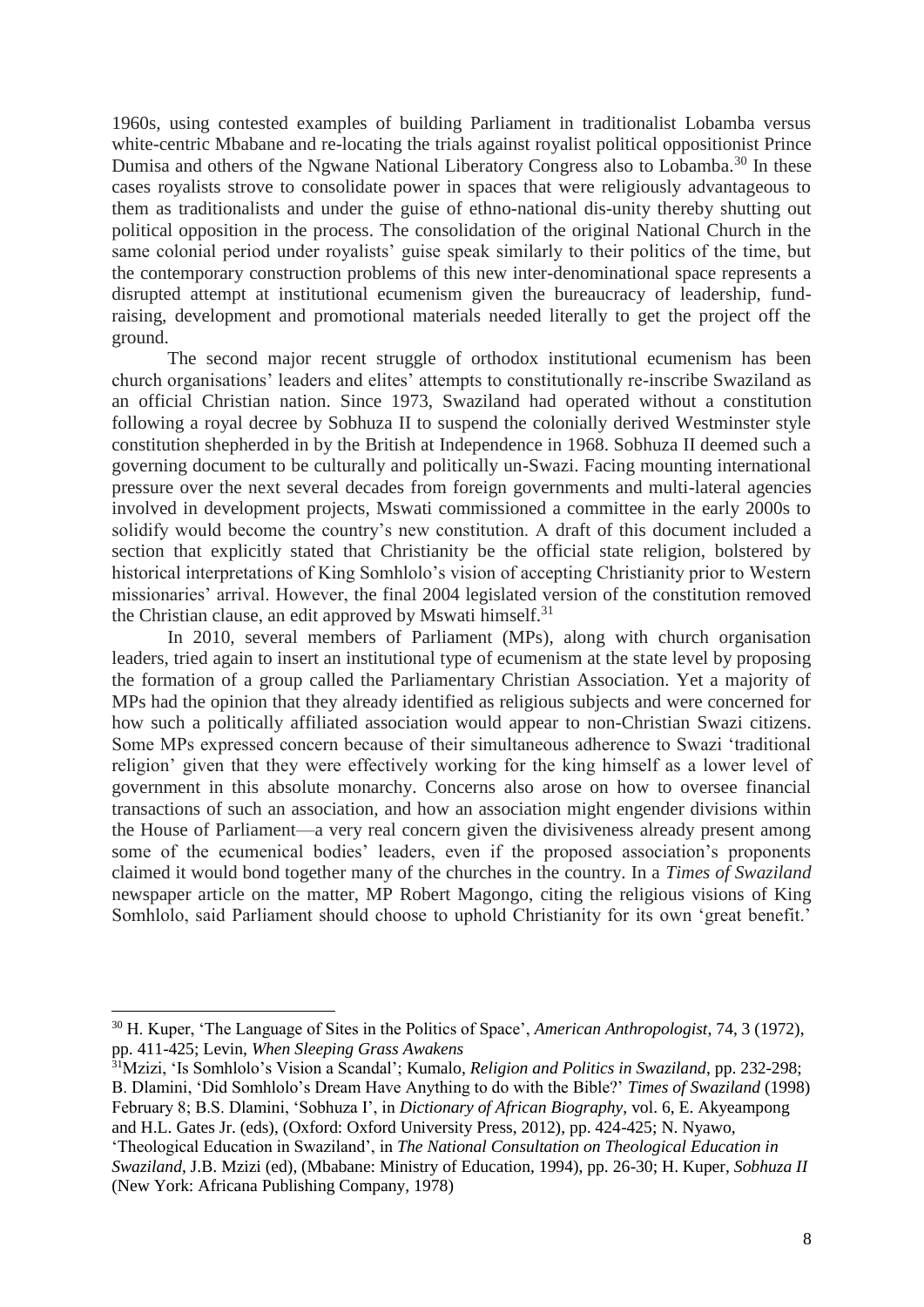Another MP, Peter Ngwenya, said the House was being bullied into joining such an association and that its advocates should rather 'go back to their churches'<sup>32</sup>.

In an interview on UNISWA's campus in May 2011, religious studies scholar Hebron L. Ndlovu explained to me that Mswati turned down the proposal because it would contradict an aspect of the king's nationalist persona: 'The king is a king by his people, but people are Christian, ancestral, Bahai and increasingly Muslim, all by both birth and naturalisation. They are all Swazis, so then there is a contradiction in nationhood if we call them all Christians [only]… In my view, the king was protecting Swazi Traditional Religion in overruling the Christian contingent'. Indeed, such legislated declarations about a singular state religion may also transgress international human rights accords dealing with issues of religious freedom and running the risk of souring relations between the state and religious minorities, as Phiri describes for Muslims in Zambia<sup>33</sup>. Not only could this move be a setback for state public relations, but could also engender further divisions among state and religious elites. Mswati and the majority of MPs were ultimately against claiming an official Christian national identity to save face for the state's strong traditionalist brand. Interestingly here, kingly state traditionalism aimed to accommodate citizens' religious diversity and overrode a patently Christian nationalism. Despite being championed by major church organisational leaders, this attempt at legislating religious identity did not resonate with the political representatives of the country's majority Christian citizens. 'It was best to avoid it altogether', said MP Peter Ngwenya, for if these few Christian leaders got their way, 'some will want a halaal association' next.<sup>34</sup>

These cases of the new interdenominational national church and the Christian clause in the 2005 constitution show the difficulties elites and orthodox ecumenical leaders have had in Swaziland to reify Christianity as an entity beyond the everyday religious practice of ordinary citizens. I signpost the word reify and reification intentionally here, taking cue from Hannah Arendt<sup>35</sup>, and explore it more closely in the conclusion, because it can lead us to consider why ordinary citizens might resist more permanent articulations of Christianity in favor of organic, re-workable articulations that are still Christian, formative of publics, and deeply committed to social memory. Even if grassroots ecumenical practices concern the production of deathways, which I describe next, these practices are powerfully animated by what Arendt calls the 'living spirit'<sup>36</sup> of ordinary citizens' religious imperatives.

# **WORK OF THE NATION: GRASSROOTS ECUMENICAL FUNERARY PRACTICES**

#### **Funerary Work: Foodways and Prayer**

Turning off the ignition and alighting from her white Pajero, my informant LaGija's sister Zinhle hauled out three large buckets of KFC chicken in plastic bags. We were at the funeral for LaGija's sister-in-law Esther. We had just pulled up to Esther's parents' pine treeringed countryside homestead around 6:30 in the evening, a few hours before the night vigil. LaGija came early as a daughter-in-law, *makoti*, to prepare for the next morning's feast, along with a dozen affinal women related to Esther's family. We also brought several loaves of brown bread and bags of brown sugar from the Spar supermarket, victuals to be used in the night vigil tea service taking place between 3 and 4 in the morning among sermons and

<sup>32</sup> S. Sukati, 'MPs Say No to Formation of Christian Association', *Times of Swaziland* (2010) August 26

<sup>33</sup> I.A. Phiri, 'President Frederick Chiluba and Zambia', in *Evangelical Democracy and Christianity in Africa*, T.O. Ranger (ed), (Oxford: Oxford University Press, 2008), pp. 95-129.

<sup>34</sup> Sukati, 'MPs Say No'

<sup>35</sup> H. Arendt, *The Human Condition* (Chicago: University of Chicago Press, 1958) pp. 167*ff*, 95*f*

<sup>36</sup> Arendt, *The Human Condition*, p. 95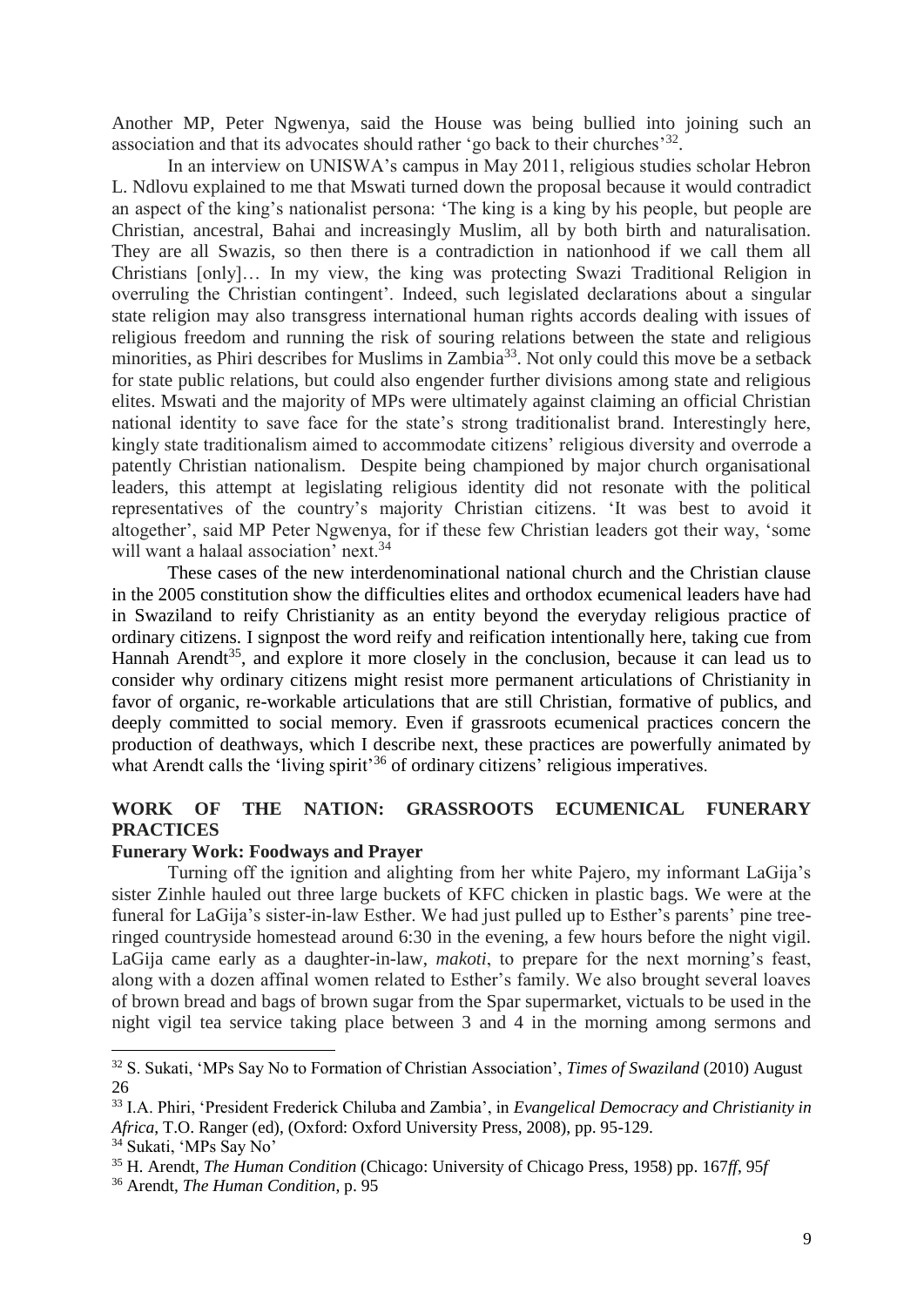preaching. Besides Zinhle, seven of LaGija's nine adult siblings, as well as her mother and a maternal aunt eventually came to the funeral to show support and pay condolences as a family and members of their ministry church. Three other members of this church also attended and sat nearby LaGija's family. Esther and her parents were Anglican, and the retinue of pastors emceeing the event came from several denominations—Anglican, Wesleyan, Catholic ('Roma')—who were invited by members of the larger extended family. A large morning meal has become compulsory. It comes in many varieties, given the unexpected assortment of donations like bread, onions, cookies, or KFC brought by attendees. In order to feed the diverse crowd that make up most funerals like Esther's, this big meal has to be satisfying after a long and often-cold night spent singing in a tent.

Food purchase, preparation, service and feeding are constitutive of what I see to be one part of the major grassroots ecumenical work of funerals that diverse Christian people collectively undertake in Swaziland.<sup>37</sup> Other significant social and material actions making up the grander production of funerals, *imingcwabo* or *imisebenti* (plural of *umsebenti*, or 'work'), include event organisation, mobile phone communication, tent and chair rental and site set-up, transportation, grave-digging, sermons, singing and prayer, all meant to create a funeral that is dignified<sup>38</sup>, one that is said to be well-prepared or well-sorted, *kulunga kahle*. The efforts put into these weekly social events are multiple, at once economic, sociocultural, and ecumenical, and achieved through a Christian ethos that aims for toleration and acceptance of denominational differences among attendees where other social differences might make civility difficult.<sup>39</sup>

The loosely ecumenical dimension of foodways coheres around processes of multiple Christian actors' and groups' donations of materials, effort, and time before and during the event. A facet of this aesthetic and social quality of funerals being well-prepared is that they are well-attended, *kubakhona bonke*: the more people who attend and help out, the more dignified the event is overall. For example, working side by side with affinal relatives, and amid the gendered auspices of a generalised antagonism between daughters (in-law) and mothers (in-law), LaGija's service and food donations were welcome, because they created a type of Christian event for which Esther's families aspired. Indeed, funerals are accomplished precisely because of the cooperative work of many distinct groups of persons who identify as Christian, be they family, friends, co-workers, and, importantly, members of burial cooperatives and other churches. Interestingly, conflicts Swazi religious studies scholars Nyawo, Mhlobo and Mpapane identify with this collective work arise between Christians and non-Christian traditionalists or self-identified Christians who deploy vernacular forms of funerary practice. According to these scholars, 'Christian leaders sometimes face problems when they try to help fellow believers who hold onto deep cultural beliefs that sometimes

 $37$  The contemporary significance of this work derives in part from funerals' regularity due to HIV/AIDS. 85 out of 94 household respondents I surveyed between February and May 2011 across five rural and urban communities told me that funerals were the most common life cycle rite today, reporting that they attended an average of five to six per month. While 29 told me they were unsure, the rest estimated that almost 40% of those funerals they attended in the past six months were for deaths due to HIV/AIDS.

<sup>38</sup> On the value of dignity in context, see: C. Golomski, 'Urban Cemeteries in Swaziland', *Anthropology Southern Africa*, 38, 3-4 (2015), pp. 360-371; T.O. Ranger, 'Dignifying Death', *Journal of Religion in Africa*, 34, 1-2 (2004), pp. 110-144; A. von Schnitzler, 'Performing Dignity', *American Ethnologist*, 41, 2 (2014), pp. 336-350; R. Werbner, *Divination's Grasp,* (Bloomington: Indiana University Press, 2015).

<sup>39</sup> D. Durham and F. Klaits, 'Funerals and the Public Space of Sentiment in Botswana', *Journal of Southern African Studies*, 28, 4 (2002), pp. 777-795; F. Klaits, *Death in a Church of Life* (Berkeley: University of California Press, 2010)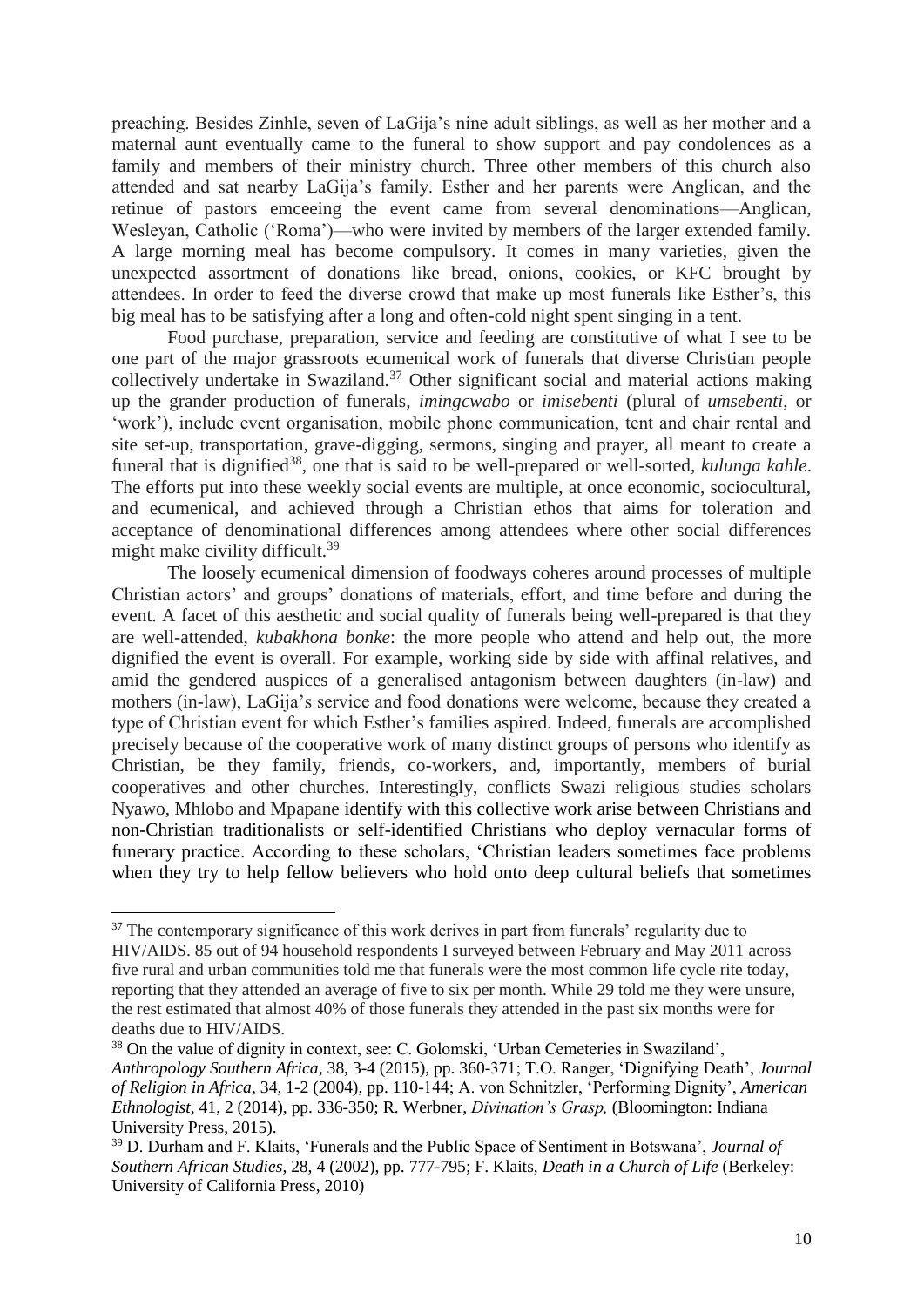clash with what religious leaders teach. These challenges are often seen during the times when Christians feel the need to perform rituals, for example, ... at death.<sup>'40</sup> Such 'rituals' and 'cultural beliefs' include what are considered non-Christian 'traditional' funerary forms like widows shaving their hair after the burial, burying the dead with his or her clothing items, and ancestral veneration at homestead cattle pens during processions to the gravesite.<sup>41</sup>

While ritual differences are evident across the religious spectrum of 'traditional' to Christian, accommodations are made *in situ* to allow for a diversity of worship and prayer practices, *imithandazo*. Indeed, along with food production, prayer is a second major form of grassroots ecumenical work. While not categorically a type of 'work' in siSwati as *umsebenti*, the intensity, breadth, and regularity of prayer and prayer sessions in the home, schools, clinics, parks, and the workplace make it a ubiquitous public Christian phenomenon. Christians' organisational leaders call for their followers to care for the dying and 'the sick, including those living with HIV and AIDS. This involves praying for the sick, organizing for someone to visit them to comfort them and to encourage their faith... [and] can help with home chores such as cleaning and cooking.<sup>'42</sup> This call for prayerful intervention supplements the interventions of foodways and generalised caregiving and echoes what most people see Christians as doing anyway in their own communities. In a household survey of 94 respondents I conducted across five urban and rural communities in 2011, 71 reported that Christians care for the sick and dying, with 50 telling me and my research assistants that prayer was the most common intervention for ill persons, followed by in-home visitations (42), bringing food (10) and aiding in mourning  $(4)$ .<sup>43</sup> A group of Sunday school teachers I interviewed at a rural Free Evangelical Church in the Shiselweni in February 2011 similarly stated that Christians provided support at the end of life, categorising these interventions as 'spiritual' and 'physical.' 'For physical things,' they said, 'we give sugar, soap, candles and visit. We go to pray, we go to the funeral and sing for those who are bereaved. [The bereaved] can also receive money from the church and some will make the food and bring money. The spiritual things they get help with is the Word of God... by praying, studying the bible, and sharing with others.'

The Word (of God), *livi leNkosi*, is a profound spiritual entity cultivated by Christians in prayer across the ecumenical spectrum. The aesthetic, embodied and healing forms in which the Word materialises vary across churches according to their particular prayer or ritual practices<sup>44</sup>, and these practices are often the focal point for intra-Christian comparison and differentiation. Despite the often-unavoidable critical comparison rendered by people of different churches at funerals themselves, there is very little outright rejection of any single prayer or ritual style. Rather, styles combine, or different church groups assent to listen to,

<sup>40</sup> Nyawo, S., P. Mhlobo, and Z. Mpapane, *Religious Education in Context* (Manzini: MacMillan BOLESWA, 2009), p. 163.

<sup>41</sup> Nyawo, Mhlobo, and Mpapane, *Religious Education*, pp. 61-62; C. Golomski, *Funeral Culture*; H. Kuper, *An African Aristocracy* (Oxford: Oxford University Press, 1980); P. Kasenene, *Swazi Traditional Religion and Society* (Mbabane: Webster's, 1993)*.*

<sup>42</sup> Nyawo, Mhlobo, and Mpapane, *Religious Education*, p. 163.

<sup>&</sup>lt;sup>43</sup> This randomized cluster-sample survey was done in three urban neighborhoods around Manzini and Matsapha and two rural areas, one in southern Hhohho and one in central Shiselweni. Research assistants who were resident at two urban sites and one rural site helped me in note-taking and question-asking. Out of the 100 householders age 18 or older sampled, 94 agreed to participate. With the aid of research assistants at three of the sites, we asked questions pertaining to demographics, work-related migration, remittances, religiosity, participation in burial cooperatives, insurance, and life cycle rites, and general perceptions of the effects of HIV/AIDS in their communities. <sup>44</sup> Engelke, *A Problem of Presence*; B. Meyer, 'Aesthetics of Persuasion', *South Atlantic Quarterly*, 109, 4 (2010), pp. 741-763.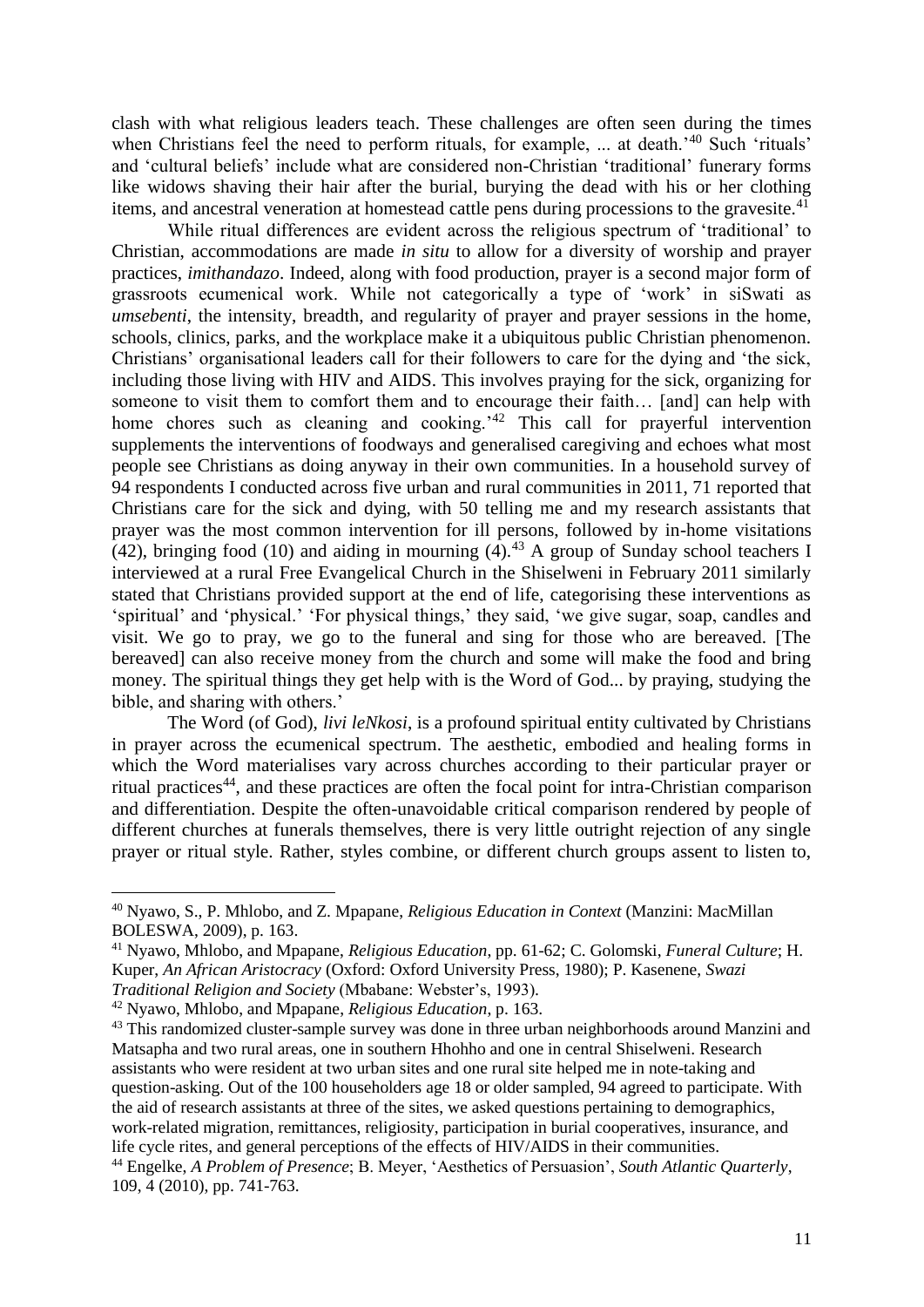observe, and accommodate others. As Jules-Rosette found in Zambia for the Maranke and Masowe, or as Werbner and Kealotswe found in Botswana for other new churches<sup>45</sup>, funerals in Swaziland's age of HIV/AIDS are events where mutually sharing through prayer enacts Christian objectives of caring for others that are also ecumenical, despite the wide variation in form that prayer takes.

Take for example a funeral I attended in October 2010 with an informant Lucky and his wife LaMsetfwa in the Manzini district. The funeral was for LaMsetfwa's grandmother Mbandlile, one of her grandfather's 13 wives. With a 'family like a village,' Lucky told me, Mbandlile's descendants affiliated to many different Christian churches. At this event, the majority of attendees belonged to ministry churches and Zionist Jerikho churches<sup>46</sup>, which in aesthetic and socio-economic terms seem to be wildly incongruous. Jerikho, a LACS church of local origin, is 'married to kingship', *bayaganwa nenkosi*, in its long history of traditionalist affiliation with the state, deriving its membership from mainly rural areas and lower socioeconomic strata. Jerikho is marked by ritual practices of spiritual possession and members' brightly colored robes. In contrast, ministries, like other (Neo) Pentecostal churches, emphasise glossolalia, tithing, the prosperity gospel, and salvific self-focused narratives of being 'born again'; members tend to wear business casual attire to worship services. Despite these differences, the two Christian groups come together in funerals to shore up dignity for the deceased and bereaved as a shared objective.

A practical way to do so was to openly recognise and be kind to others at funerals. When we arrived, Lucky asked to share another beer before he wandered off and I went with LaMsetfwa to the tent to listen to the night vigil service. Accompanied by a teenager on an electric keyboard, a team of pastors from a ministry church' emceed the service, orchestrating a series of speeches and songs. Many of the sermons emphasised a 'homecoming', a metaphor for the end of life's path and the site of the deceased person's (spiritual) postmortem location. 'God wishes for us to return home [in death]', one ministry pastor explained, 'whether at work, at school, or at home, God is with us as Christians. Even Zionists are Christians, and, in fact, even these Jerikho here are Christian too!' The Zionists in the tent applauded amid other attendees' support for the statement. Later, a man from the audience echoed the pastor's sentiments: 'like the pastor said, we have Zionists here too. Zionists are redeemed [*kusindzisa*, saved or born again] too!'

These grassroots ecumenical statements of recognition and attendees' appreciation for them were clear, as was Jules-Rosette's point about 'asymmetry'<sup>47</sup> or hierarchy amongst Christians and their prayer practices in the interdependent production of the funeral. Around 2:30 in the morning, a Zionist woman stood to read a passage from the book of Job, but before she could start, a male associate of one of the ministry churches stood up and took the microphone away, saying with some urgency, 'now we are going to sing.' The woman sat down and a ministry pastor began to chant, '*ngcwele*, *ngcwele*, *ngcwele*, *moya oyingcwele*' ('Holy, holy, holy, Holy Spirit'). The almost two hundred people in the tent grew into a

<sup>45</sup> R. Werbner, 'Coming Together in Christian Wakes: Ecumenical Caring, Consoling Words, and Dissonance', paper presented at the African Studies Association meeting, San Diego, 19 November 2015; O. Kealotswe, 'The Role of Mulindelo/Motletelo as an Important Aspect of Ecumenism in the African Independent Churches in Botswana', paper presented at the 'Ecumenical Predicaments and Religious Pluralism' conference, University of Botswana, 9 March 2015; Klaits, *Death in a Church of Life.*

<sup>46</sup>C. Golomski, 'Risk, Mistake and Generational Contest in Bodily Rituals of Swazi Jerikho Zionism', *Journal of Contemporary Religion* 31, 3 (2016): 351-364; A. Fogelqvist, *The Red Dressed Zionists*  (Uppsala: Acta Uppsala Universitaet, 1987), H.L. Ndlovu, 'The Royal Easter Ritual'; J. Cabrita, this issue.

<sup>47</sup> Jules-Rosette, ' Grass-Roots Ecumenism', p. 214.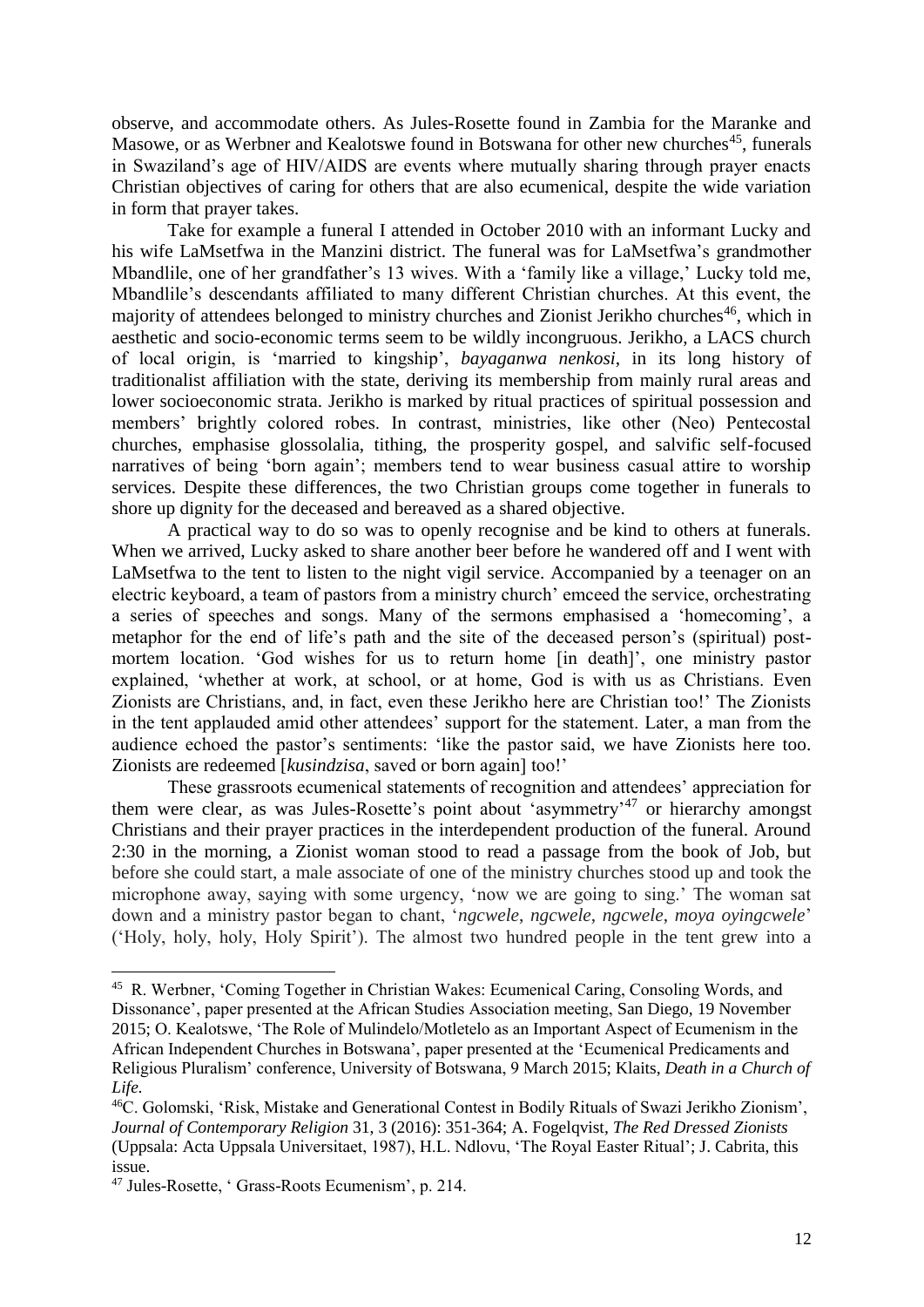collective swell of voices until it was cacophonous, and the pastor and several others slipped from speaking in a second-person siSwati dialogue with God to speaking in tongues. This continued for at least three minutes until a group of Zionists returned to the 'holy' chant. As the pastor's own glossolalia diminished, so did the rest of the attendees', and the tent came to a lull. The pastor then handed the microphone to his associate, returning it to the woman who was interrupted.

In this example, the predominance of the ministry churches' glossolalic prayer and their leaders' charismatic directorship is evident, despite the event drawing in diverse Christians. Not organised or emceed by Zionists, who probably made up more than half of the funeral attendees, several of the ministry pastors and lay non-Zionist preachers made comments shoring up inclusivity at the event on the grounds of shared Christian identity. Specifically, this took shape in Pentecostal terms, in their particular cultural language of being 'saved' or born-again' and recognising that 'even Zionists' might be 'saved' like they were. The occasion of the pastoral associate usurping the Zionist woman's exegesis shows a gendered and asymmetrically ecumenical moment, where Pentecostal glossolalia took center stage through the ministry pastor's lead. The swelling of spirited voices is not uncommon in either church at regular Sunday worship service—-there are usually a few instances of collective glossolalia in ministry church services, and Jerikho Zionists open and close their worship services with a march-cum-run that drives some members into intensely verbalised spiritual possession. Yet this was the only funeral I attended in my research that such a glossolalic moment occurred, suggesting denominational-ritual predominance of Pentecostal prayer over other churches' prayer.<sup>48</sup> Prayers like these, along with foodways then are potent forms of religious-ritual work open to all who variably identify as Christian in the space of multidenominational funerals.

#### **The Cooperative Gospel: Christian Burial Cooperatives and Mediated Formalisation**

Occurring before the morning funeral feast and after the all-night prayer is burial, *umngcwabo*, the third form of grassroots ecumenical work I discuss here. Burial itself is an expansive production. In the short term, sometime during or just before the funeral a group of men dig the grave itself and are usually compensated with some form of food or drink like home-brewed *emahewu*, maize meal drink, *tjwala*, fruit-based alcohol, or *umcombotsi*, maize meal beer. In the long term, women, several people told me, invest more time and money in burial cooperatives to pay for funerals $4^9$ . In Swaziland, burial cooperatives, *bomasingcwabisane* ('let us bury one another') originated in the mid-twentieth century when women whose husbands and families were part of regional migrant labor circuits began to pool money for funerals.<sup>50</sup> These organisations collect money through members' monthly fees to pay out in claims on members' and dependents' deaths and include cash and material goods. Most people I knew belonged to several cooperatives in addition to subscribing to formal life insurance policies, combining the two as a way to maximise coverage. This way, they could better assure a dignified funeral for their extended social networks of relatives and social dependents.

Cooperatives are particularly ecumenical in the sense discussed here first because, even if they are associated with a single church, they can include members who are not

<sup>48</sup> Golomski, *Funeral Culture*

 $49$  This continues what was found for cooperatives in the 1980s, which were by and large run by women, limiting membership to 'respectable,' and 'responsible' Christian women. S. Kappers, 'Sitanini – Let's Help Each Other', in *Scenes of Change*, H. Tieleman (ed), (Leiden: African Studies Center, 1988), pp. 163-186.

<sup>50</sup> Kappers, 'Sitanini'; Golomski, *Funeral Culture*; H. Kuper and S. Kaplan, 'Voluntary Associations in an Urban Township', *African Studies*, 3, 4 (1945), pp. 178-186.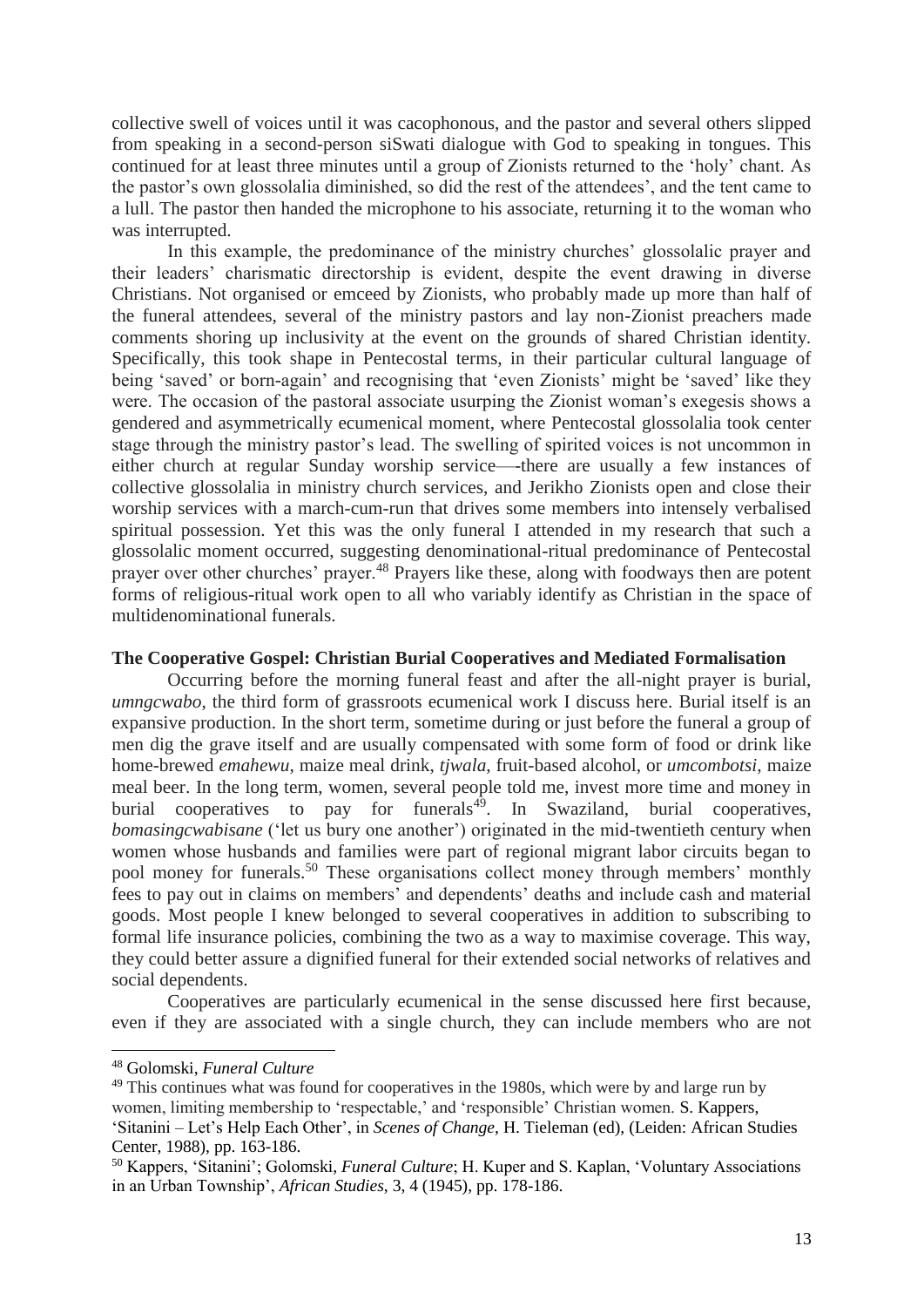affiliated with that same church. This has long been the case, as Kappers describes for one group at Logoba in the 1980s called *Sibane Sabomake* ('Light of Women'), which had members from Anglican, Methodist, Zionist, Catholic and African Methodist Episcopal churches<sup>51</sup>. Second, these cooperatives are ecumenical because they tend to take on a broadly Christian ethos in terms of their organisational objectives, diverse Christian membership, and have increasingly branded themselves as Christian in the context of state-driven changes in the financial services sector. In contrast to several new life insurance companies recently opened in the Kingdom, which brand themselves using Swazi Traditional religious aesthetics usually associated with the kingship,<sup>52</sup> Christianity's dissemination in Swaziland since the nineteenth-century makes equally potent the symbolism of light, firmament, praying hands, and moralised compounded phrases like 'we wake each other up' and 'raise up.' Seeing that companies made death a big business to attract consumers, several cooperatives I documented shored up rhetorics of Christian social solidarity and identity as a way to distinguish themselves and mediate state requests to formalise as registered entities with the Ministry of Home Affairs.

Zenzeleni is a good example of this mediated formalisation. Meaning, 'doing it for others and ourselves', it is a women-centric cooperative holding its meetings in the former convent on the Catholic church grounds adjacent to the Cathedral in Manzini. They began as a small group in the 1990s and meet regularly on a monthly basis. As of 2012 there were about 400 contributing members providing coverage for funeral expenses to nearly 5,500 people as dependents and beneficiaries. Members record monthly contributions in pink booklets marked on by a crucifix after paying an E500 joining fee. This qualifies members to receive a coffin, use of a vehicle to transport bodies, a machine to lower the body into the earth, a food hamper, and members' labor to help others at the funeral, like LiGija, produce the feast. Like the members of other cooperatives I spoke with, Zenzeleni members and chairwomen appreciate the Christian organisation's material contributions and personable sharing in the moral project of burial.

In an interview with the chairwomen of the cooperative, I was told that Zenzeleni was special because they allowed anyone to participate. One need not be a particular member of the Catholic church where they held their meetings, nor did one need to exclude particular persons from coverage. Indeed, one of formal life insurance's stipulations is that the policyholder and the dependent or beneficiary be of some legal or blood relationship to one another. The treasurer explained to me that members could sign up anyone as a dependent, including even a hypothetical unrelated 'poor old neighbor man,' which for members evidenced a Christian commitment to show God's love by preparing for others' burial. In a similar case, Mildred 'Shorty' Khumalo, the lead caregiver at Shiselweni Reformed Church Home-based Care (SHBC) for people living with  $HIV/ALDS<sup>53</sup>$ , told me in a May 2011 interview that their cooperative of 56 members permitted the inclusion of up to six children unrelated to the member.

During the meeting following the interview at Zenzeleni, the chairwomen discussed with members how as part of their formalisation process, they were expanding their resources by purchasing a vacant mortuary. Following a budgetary assessment, the board members faced the prospect of going to a bank for a loan. While deciding to register as a company given the hurdles of doing so as an NGO—'it seemed a futile endeavor doing it as an NGO',

<sup>51</sup> Kappers, 'Sitanini', p. 182.

<sup>52</sup> Golomski, *Funeral Culture*

<sup>&</sup>lt;sup>53</sup> For more on this Christian caregiving organisation, see: R. Root and A. van Wyngaard, 'Free Love', *Global Public Health*, 6, suppl. 2 (2011), pp. S174-S191; R. Root, A. van Wyngaard, and A. Whiteside, 'Reckoning HIV/AIDS Care', *African Journal of AIDS Research*, 14, 3 (2015), pp. 265- 274.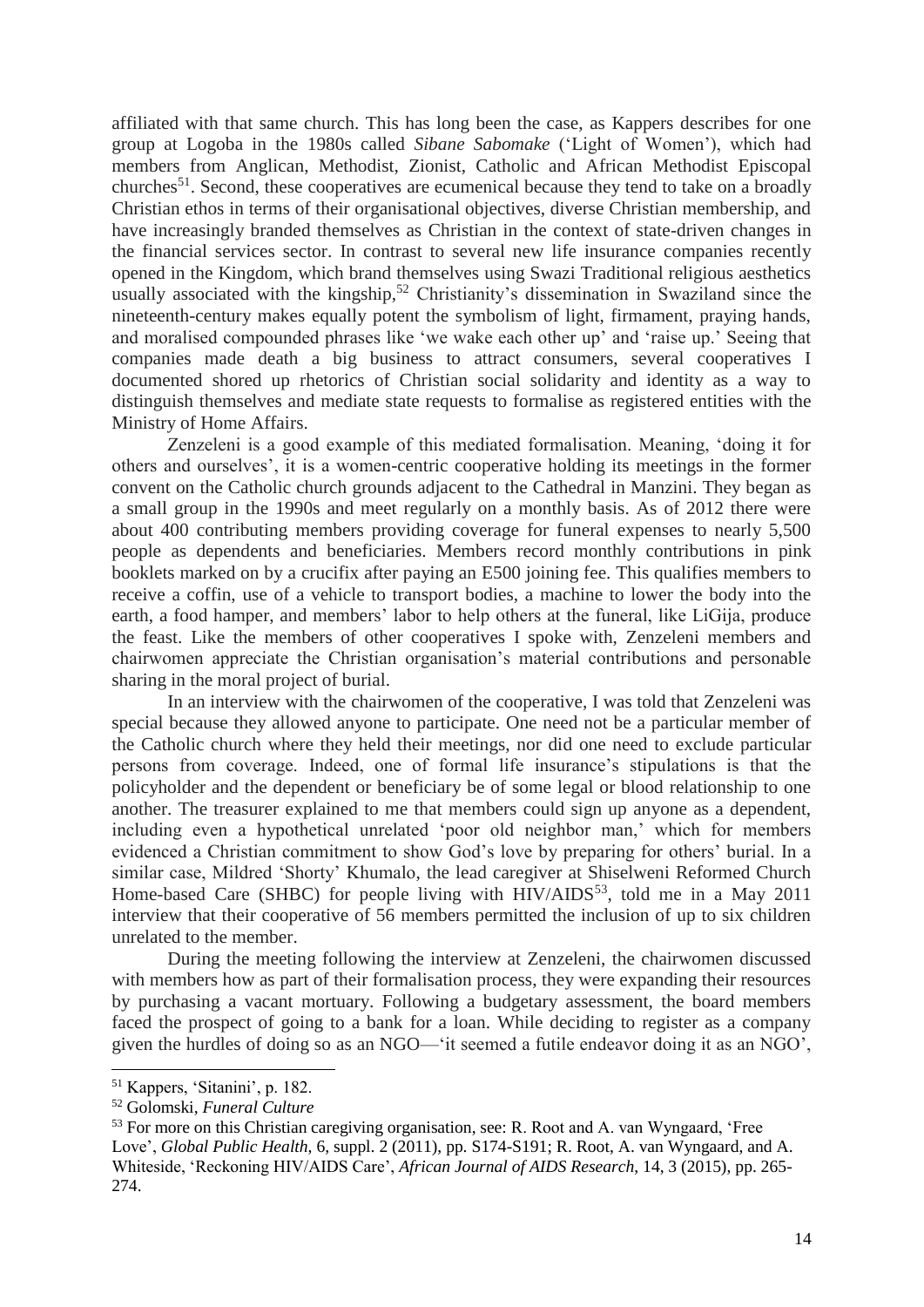explained the vice president—and the personal help that the secretary received from her former student who worked at a bank, the board collectively decided to fundraise within the cooperative rather than going for a loan. 'The problem with the bank,' the treasurer explained, 'is that [the bank] needs a proper business plan and the repayment they have for us is a certain fixed amount with interest which we might not be able to have every month. What about paying out E150 per head towards the project to avoid going to the bank? If everyone agrees to this, let us be Christians and abide by our agreements.' The some 150 members shouted consent, clapping in agreement to the suggested payment schedule of E50 per month for three months. Here, the cooperative chose to indebt themselves to each other in bonds of Christian solidarity, rather than to a financial institution in order to materialise their organisational promise of making dignified funerals.

Zenzeleni and a few other more established cooperatives I documented, including those of workers' unions, were sagacious when it came to organisational politics vis-a-vis state formalisation requirements. Like Zenzeleni, other cooperatives sought to finance themselves in-house and avoid what they saw to be predatory companies and the state's surreptitious mismanagement. Yet the work of most cooperatives operated outside of such concerns as they were smaller-scale and not a site of direct state intrusion. They were more concerned with getting by on a barer life terrain, to feed their families through hard work. At a neighborhood care point opened by SHBC outside of Nhlangano, I met a widow in May 2011 who came daily to guide a group of orphaned and vulnerable children there for their free lunch. Wearing a black pinafore and a few black cloth and dried grass mourning ropes, *tincotfo*, she quietly told me how she belonged to a cooperative, a small group of about 30 women whose meager contributions of E10 per month would guarantee a payout of E500 per death—'not enough for a coffin even', she admitted. With their contributions, derived from selling *emagwinya* fat cakes*,* cookies, and bananas grown in their own yards, the group bought dishes to collectively use in funerary foodways.

Examining burial cooperatives, popular prayer practices, and ritual foodways as major forms of everyday funerary work shows how a kind of grassroots ecumenism is a moral imperative for ordinary people in Swaziland as both self-identified Christians and as citizens of a nation-state in a particular political-economic and historical context. This imperative, embodied in a will to produce dignified funerals, materialised in the short- and long-term collaborative efforts of multiple actors—relatives, neighbors, coworkers, brethren—who belonged to a variety of churches across the denominational spectrum. Within spaces of funerary preparation and production, and on more or less agreeable terms, actors negotiated socio-economic and symbolic asymmetries indicative of their different Christian churches' positions within contemporary Swazi society.

#### **THE 'GRASS' IN 'GRASSROOTS': CHRISTIAN PUBLIC CULTURE**

'Christian public culture' in the way Harri Englund proposes it, can be an initially useful term to capture some of the sociopolitical and religious dynamics discussed here, but may be expanded in considering how dynamics are shaped beyond religious institutions. He identifies a public as 'an audience whose members are not known to those who address it in order to make claims' and that 'a public addressed is a public constituted.'<sup>54</sup> Although this does clarify one usage, it introduces a shortfall in knowledge of those addressed. Below I take up Hannah Arendt's usage of the term public vis-à-vis notions of actors' and addressees' visibility and appearance. As a popular religion, Christianity is crucial for understanding public culture in Africa because (Christian) citizens' 'embodied, deeply felt experiences can

<sup>54</sup> Englund, 'Rethinking African Christianities', pp. 8-9.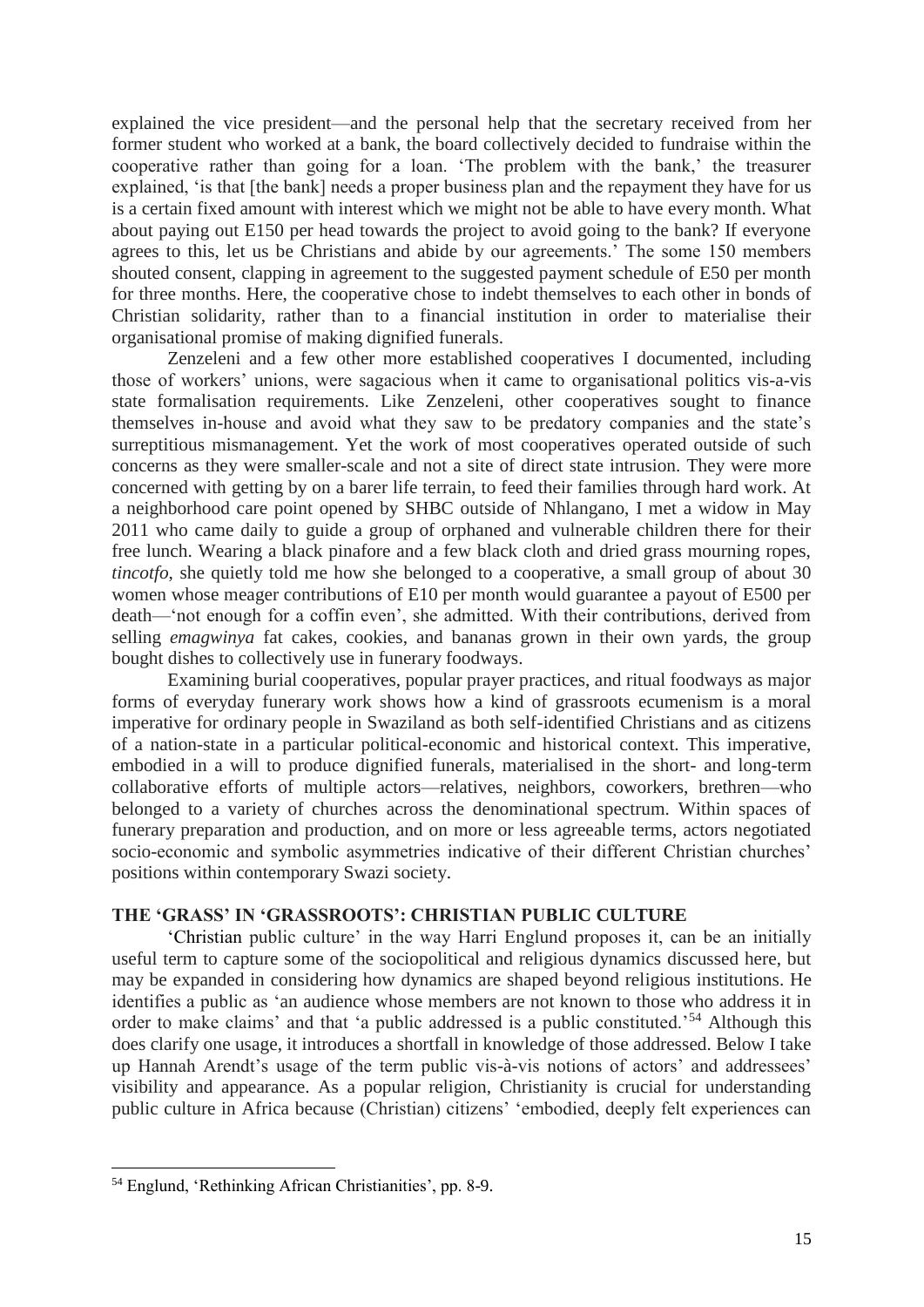be represented as co-existent with instances of deliberative and critical reason'<sup>55</sup> that intertwine political and religious domains. Taking a theoretical risk here, I want to interrogate this duality of embodied religious experiences and 'deliberative and critical reason', for if we read it against other accounts of how publics come into being in Southern Africa, we may be occluding the unique process of politics involved in grassroots ecumenism.

Indeed, to see this process clearly, we need to comprehend the tension between popular grassroots ecumenical religious practices and certain attempts of orthodox ecumenical institutions. Their attempt to grasp onto popular practices exposes a critical process in the making of publics that Arendt describes in *The Human Condition.* Arendt introduces the concept of the space of appearance, a contingent but viable and recurring zone of social formation that renders a group visible to itself and others as a public. Through action and speech, people actualise themselves as discrete social entities, portending political and moral recognition. Groups are able to manifest and wield power in this space, which remains *in potentia* and reemerges in future moments of collective appearance. Visibility to oneself and others is productive for both social memory and history. Arendt describes this process in quite telling terms: 'Without remembrance and without the reification which remembrance needs for its own fulfillment, …the living activities of action, speech, and thought would lose their reality at the end of each process [of public appearance] and disappear as though they never had been. The materialization they have to undergo in order to remain in the world at all is paid for in that always the "dead letter" replaces something which grew out of and for a fleeting moment indeed existed as the 'living spirit."<sup>56</sup>

For Arendt, publics are made and remade through humans' actionable imperatives and their co-presence in space-time. In a Christian cultural context, thought and action and their embodied articulations *as* religious experience may constitute what she provocatively calls the 'living spirit' of a group of people in the world. That spirit, the animacy of a group of acting persons, though, may become something more permanent, more 'tangible'<sup>57</sup> as when thoughts are written down as poetry, or, in the cases discussed here, the human voice divines the Word's presence in funerary prayer, or salt is added to boiled meat at a funeral feast. This transformative process from a collection of elements to something tangibly stable, consumable, and memorable, is one Arendt calls 'reification.' Metaphorically too, as quoted above, it somehow produces something that is 'dead' once it is reified.

It is in this metaphor that we might see why orthodox institutional ecumenical organisations struggle to achieve their ideological aims of Christian unity in Swaziland. The living spirit of contemporary funerary work is, perhaps, not something ordinary citizens feel should be arrested or remembered in a uniform way. The Christian public they form each weekend is more fluid, negotiable, and open to aesthetic interpretation in the variable experiences of prayer and embodiment of the Word, of tasting and appreciating kinds of food and drink at funeral feasts, of playing a monetary part in a cooperative's contribution to get a coffin to the night vigil and into the ground. Focused on death, these are practices aimed to enliven the bereaved, *kuphilisa*, and to push the dead into the afterlife. Of course, such practices do get patterned over time. Burial cooperatives have by-laws. There is a relatively standard funerary fare menu. Certain bible verses get quoted and re-quoted to inure church members to the grief of loss. Are these not also reifications and highly productive in and for a public as memory?

<sup>55</sup> Englund, 'Rethinking African Christianities', p. 8.

<sup>56</sup> Arendt, *The Human Condition*, p. 95.

<sup>57</sup> Arendt, *The Human Condition*, pp. 76, 90, 95.